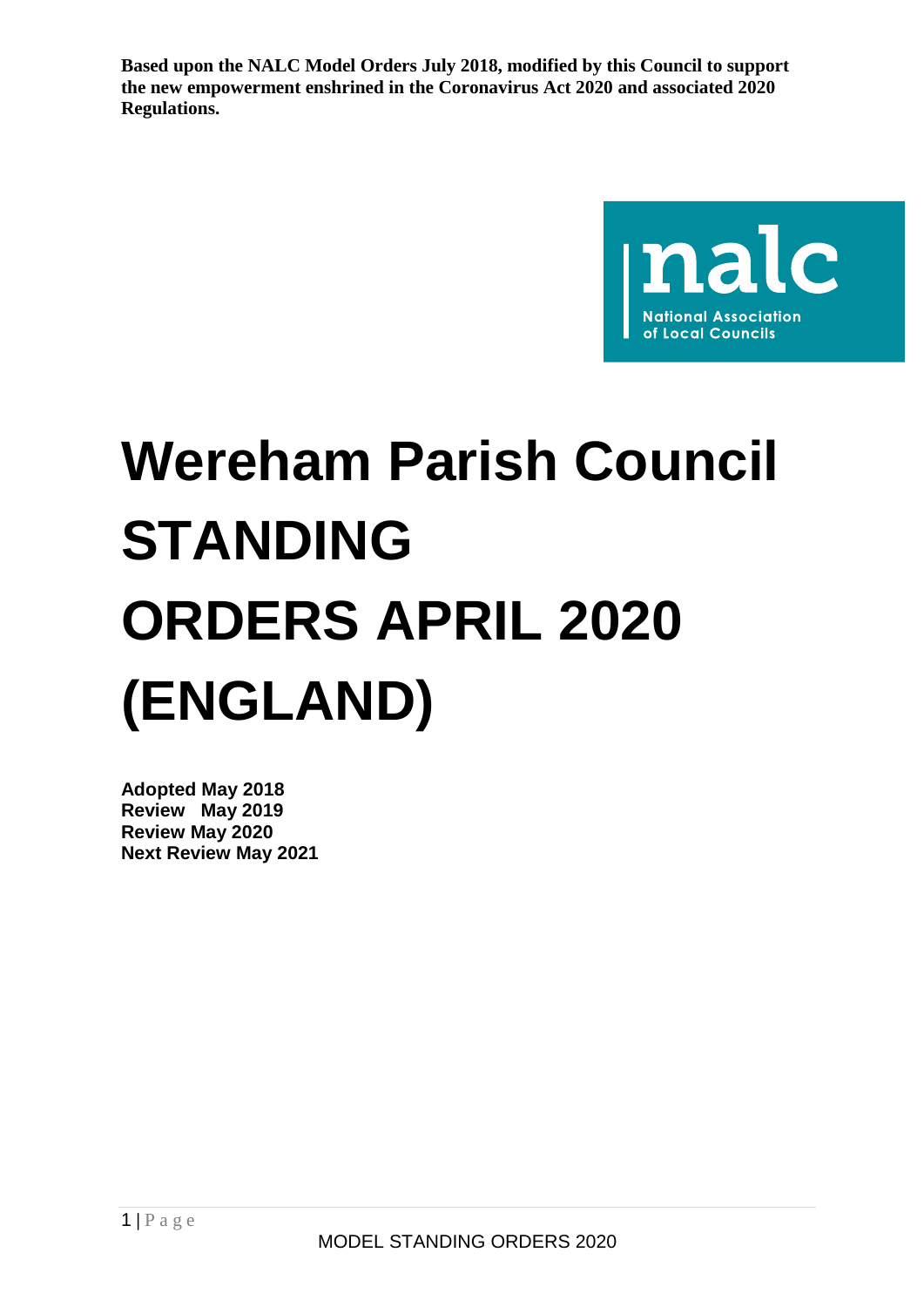**National Association of Local Councils (NALC) 109 Great Russell Street London WC1B 3LD**

**020 7637 1865 | nalc@nalc.gov.uk | www.nalc.gov.uk**

**© NALC 2018. All rights are reserved. No part of this publication may be reproduced or used for commercial purposes without the written permission of NALC save that councils in membership of NALC have permission to edit and use the model standing orders in this publication for their governance purposes.**

**Permission is given to use NALC's logo in the presented format only.**

| 1. |                                                                |  |
|----|----------------------------------------------------------------|--|
| 2. |                                                                |  |
| 3. |                                                                |  |
| 4. |                                                                |  |
| 5. |                                                                |  |
| 6. | EXTRAORDINARY MEETINGS OF THE COUNCIL, COMMITTEES AND SUB-     |  |
| 7. |                                                                |  |
| 8. |                                                                |  |
| 9. | MOTIONS FOR A MEETING THAT REQUIRE WRITTEN NOTICE TO BE        |  |
|    | 10. MOTIONS AT A MEETING THAT DO NOT REQUIRE WRITTEN NOTICE 16 |  |
|    |                                                                |  |
|    |                                                                |  |
|    |                                                                |  |
|    |                                                                |  |
|    |                                                                |  |
|    |                                                                |  |
|    |                                                                |  |
|    |                                                                |  |
|    |                                                                |  |
|    |                                                                |  |
|    | 21. RESPONSIBILITIES UNDER DATA PROTECTION LEGISLATION 26      |  |
|    |                                                                |  |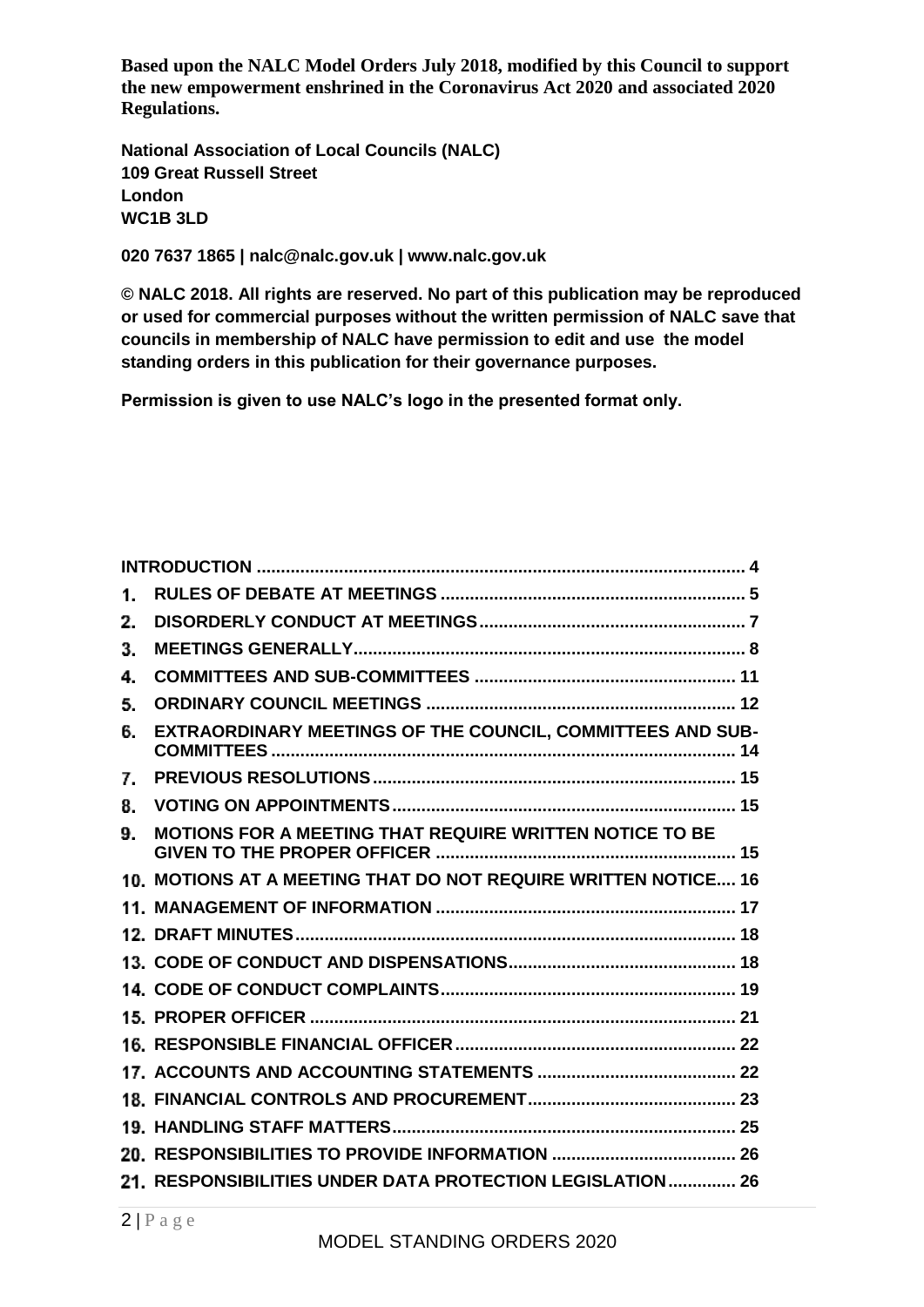| <b>24. COMMUNICATING WITH DISTRICT AND COUNTY OR UNITARY</b> |  |
|--------------------------------------------------------------|--|
|                                                              |  |
|                                                              |  |
|                                                              |  |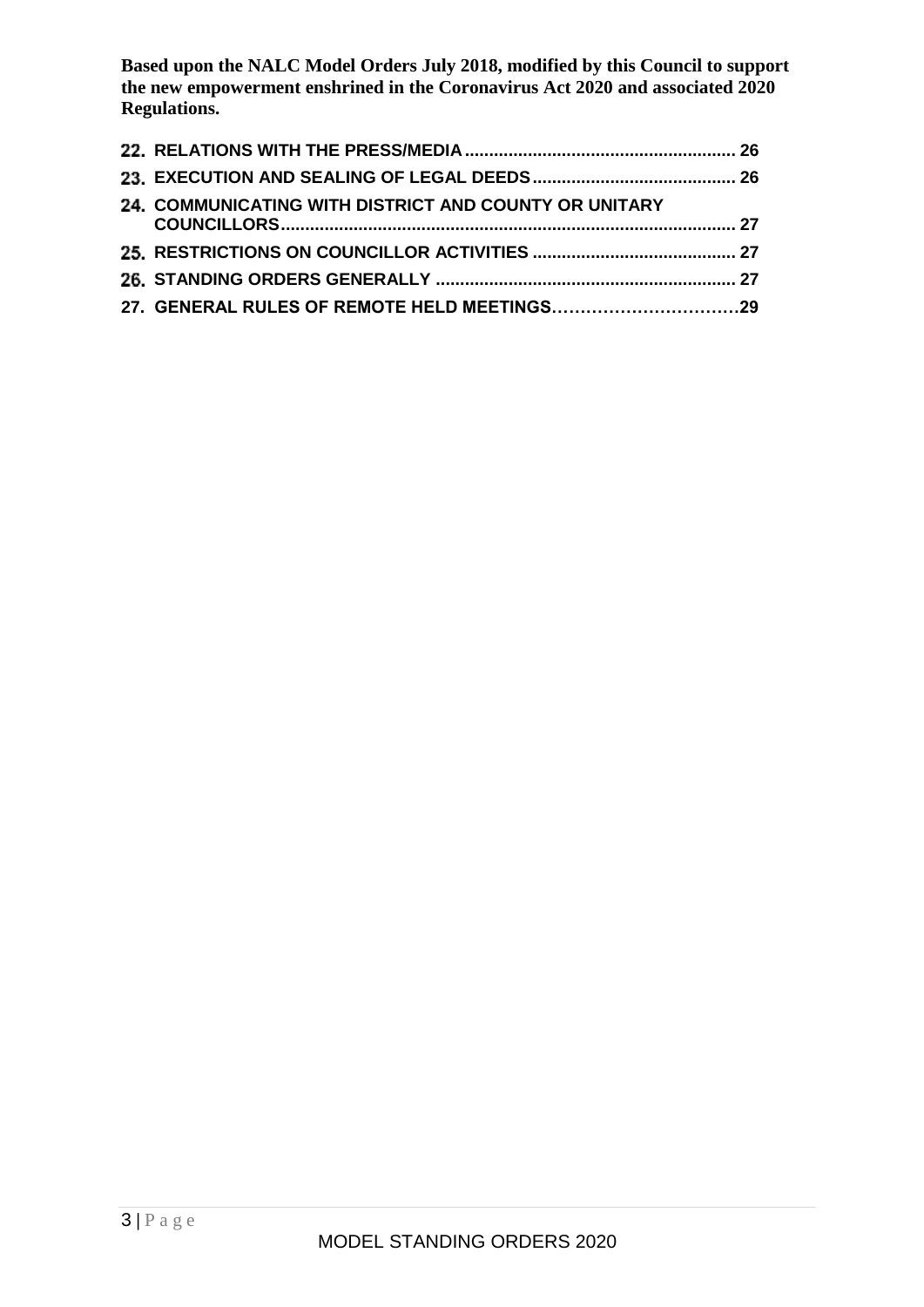### <span id="page-3-0"></span>**INTRODUCTION**

These model standing orders update the National Association of Local Council (NALC) model standing orders contained in "Local Councils Explained" by Meera Tharmarajah (© 2013 NALC). This publication contains new model standing orders which reference new legislation introduced after 2013 when the last model standing orders were published.

### **HOW TO USE MODEL STANDING ORDERS**

Standing orders are the written rules of a local council. Standing orders are essential to regulate the proceedings of a meeting. A council may also use standing orders to confirm or refer to various internal organisational and administrative arrangements. The standing orders of a council are not the same as the policies of a council but standing orders may refer to them.

Local councils operate within a wide statutory framework. NALC model standing orders incorporate and reference many statutory requirements to which councils are subject. It is not possible for the model standing orders to contain or reference all the statutory or legal requirements which apply to local councils. For example, it is not practical for model standing orders to document all obligations under data protection legislation. The statutory requirements to which a council is subject apply whether or not they are incorporated in a council's standing orders.

The model standing orders do not include model financial regulations. Financial regulations are standing orders to regulate and control the financial affairs and accounting procedures of a local council. The financial regulations, as opposed to the standing orders of a council, include most of the requirements relevant to the council's Responsible Financial Officer. Model financial regulations are available to councils in membership of NALC.

### **DRAFTING NOTES**

Model standing orders that are in bold type contain legal and statutory requirements. It is recommended that councils adopt them without changing them or their meaning. Model standing orders not in bold are designed to help councils operate effectively but they do not contain statutory requirements so they may be adopted as drafted or amended to suit a council's needs. It is NALC's view that all model standing orders will generally be suitable for councils.

For convenience, the word "councillor" is used in model standing orders and, unless the context suggests otherwise, includes a non-councillor with or without voting rights.

A model standing order that includes brackets like this '( )' requires information to be inserted by a council. A model standing order that includes brackets like this '[ ]' and the term 'OR' provides alternative options for a council to choose from when determining standing orders.

**UPDATE April 2020** Items denoted by a purple dot ● are still applicable for remote meeting. The hightlighted section in **yellow** are ammendments from the Local Authorities and Police and Crime Panels (Coronavirus) (Flexibility of Local Authority and Police and Crime Panel Meetings) (England and Wales) Regulations 2020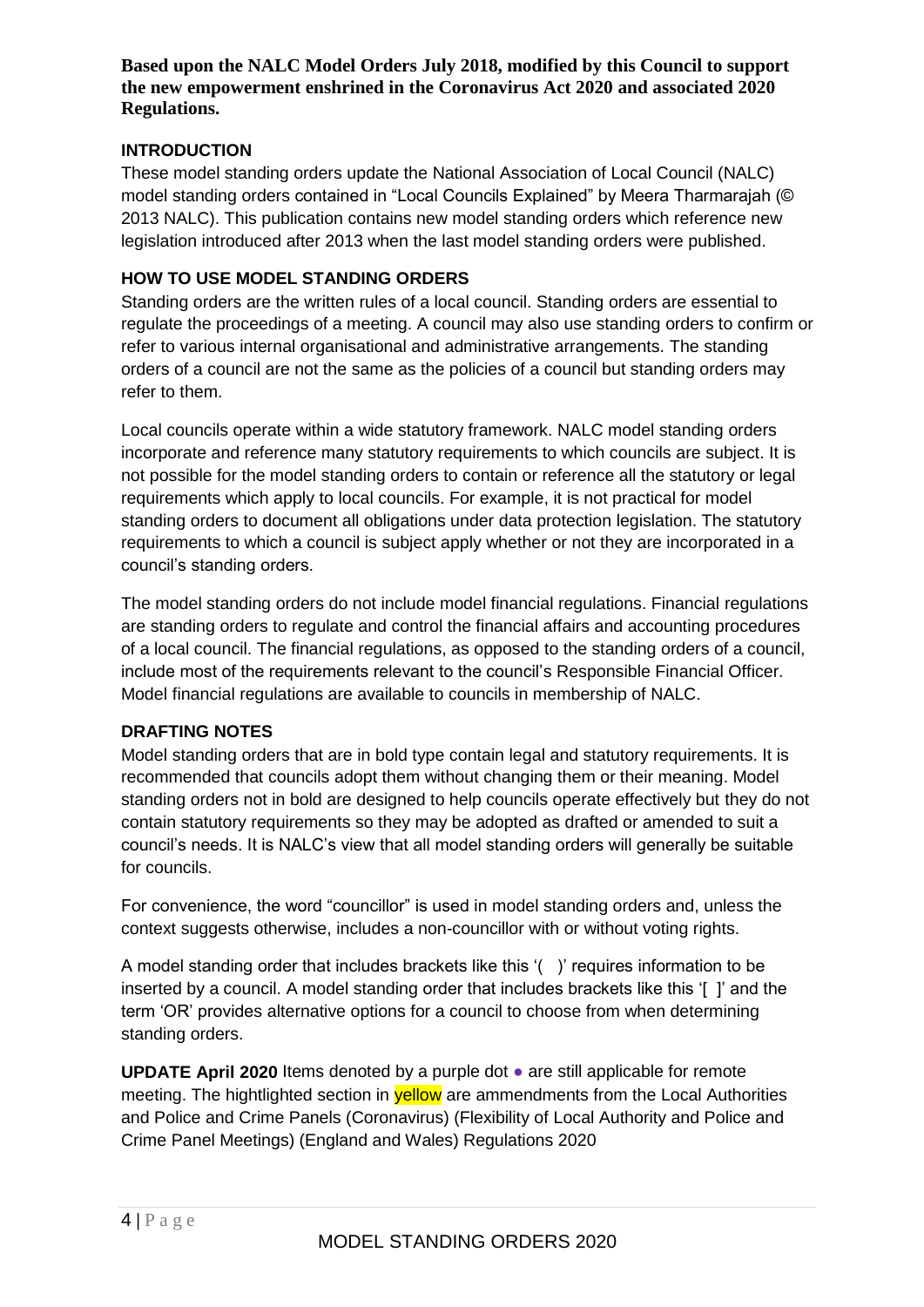From this moment on the The Local Authorities and Police and Crime Panels (Coronavirus) (Flexibility of Local Authority and Police and Crime Panel Meetings) (England and Wales) Regulations 2020 shall be referred to as LAPCP Regulations 2020

# <span id="page-4-0"></span>1. • RULES OF DEBATE AT MEETINGS

- a Motions on the agenda shall be considered in the order that they appear unless the order is changed at the discretion of the chairman of the meeting.
- b A motion (including an amendment) shall not be progressed unless it has been moved and seconded.
- c A motion on the agenda that is not moved by its proposer may be treated by the chairman of the meeting as withdrawn.
- d If a motion (including an amendment) has been seconded, it may be withdrawn by the proposer only with the consent of the seconder and the meeting.
- e An amendment is a proposal to remove or add words to a motion. It shall not negate the motion.
- f If an amendment to the original motion is carried, the original motion (as amended) becomes the substantive motion upon which further amendment(s) may be moved.
- g An amendment shall not be considered unless early verbal notice of it is given at the meeting and, if requested by the chairman of the meeting, is expressed in writing to the chairman.
- h A councillor may move an amendment to his own motion if agreed by the meeting. If a motion has already been seconded, the amendment shall be with the consent of the seconder and the meeting.
- i If there is more than one amendment to an original or substantive motion, the amendments shall be moved in the order directed by the chairman of the meeting.
- j Subject to standing order 1(k), only one amendment shall be moved and debated at a time, the order of which shall be directed by the chairman of the meeting.
- k One or more amendments may be discussed together if the chairman of the meeting considers this expedient but each amendment shall be voted upon separately.
- l A councillor may not move more than one amendment to an original or substantive motion.
- m The mover of an amendment has no right of reply at the end of debate on it.
- n Where a series of amendments to an original motion are carried, the mover of the original motion shall have a right of reply either at the end of debate on the first amendment or at the very end of debate on the final substantive motion immediately before it is put to the vote.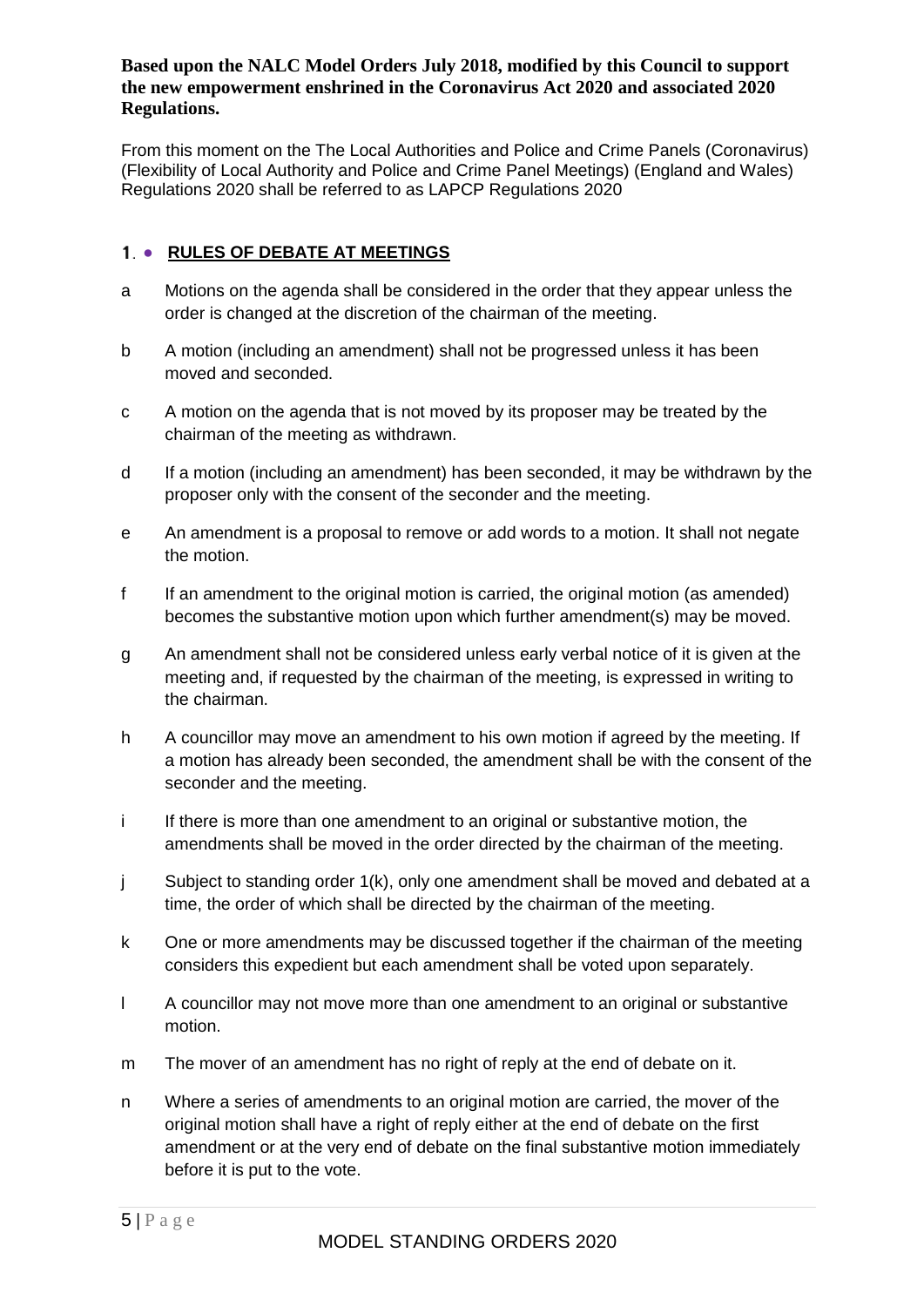- o Unless permitted by the chairman of the meeting, a councillor may speak once in the debate on a motion except:
	- i. to speak on an amendment moved by another councillor;
	- ii. to move or speak on another amendment if the motion has been amended since he last spoke;
	- iii. to make a point of order;
	- iv. to give a personal explanation; or
	- v. to exercise a right of reply.
- p During the debate on a motion, a councillor may interrupt only on a point of order or a personal explanation and the councillor who was interrupted shall stop speaking. A councillor raising a point of order shall identify the standing order which he considers has been breached or specify the other irregularity in the proceedings of the meeting he is concerned by.
- q A point of order shall be decided by the chairman of the meeting and his decision shall be final.
- r When a motion is under debate, no other motion shall be moved except:
	- i. to amend the motion;
	- ii. to proceed to the next business;
	- iii. to adjourn the debate;
	- iv. to put the motion to a vote;
	- v. to ask a person to be no longer heard or to leave the meeting;
	- vi. to refer a motion to a committee or sub-committee for consideration;
	- vii. to exclude the public and press;
	- viii. to adjourn the meeting; or
	- ix. to suspend particular standing order(s) excepting those which reflect mandatory statutory or legal requirements.
- s Before an original or substantive motion is put to the vote, the chairman of the meeting shall be satisfied that the motion has been sufficiently debated and that the mover of the motion under debate has exercised or waived his right of reply.
- t Excluding motions moved under standing order 1(r), the contributions or speeches by a councillor shall relate only to the motion under discussion and shall not exceed (5 ) minutes without the consent of the chairman of the meeting.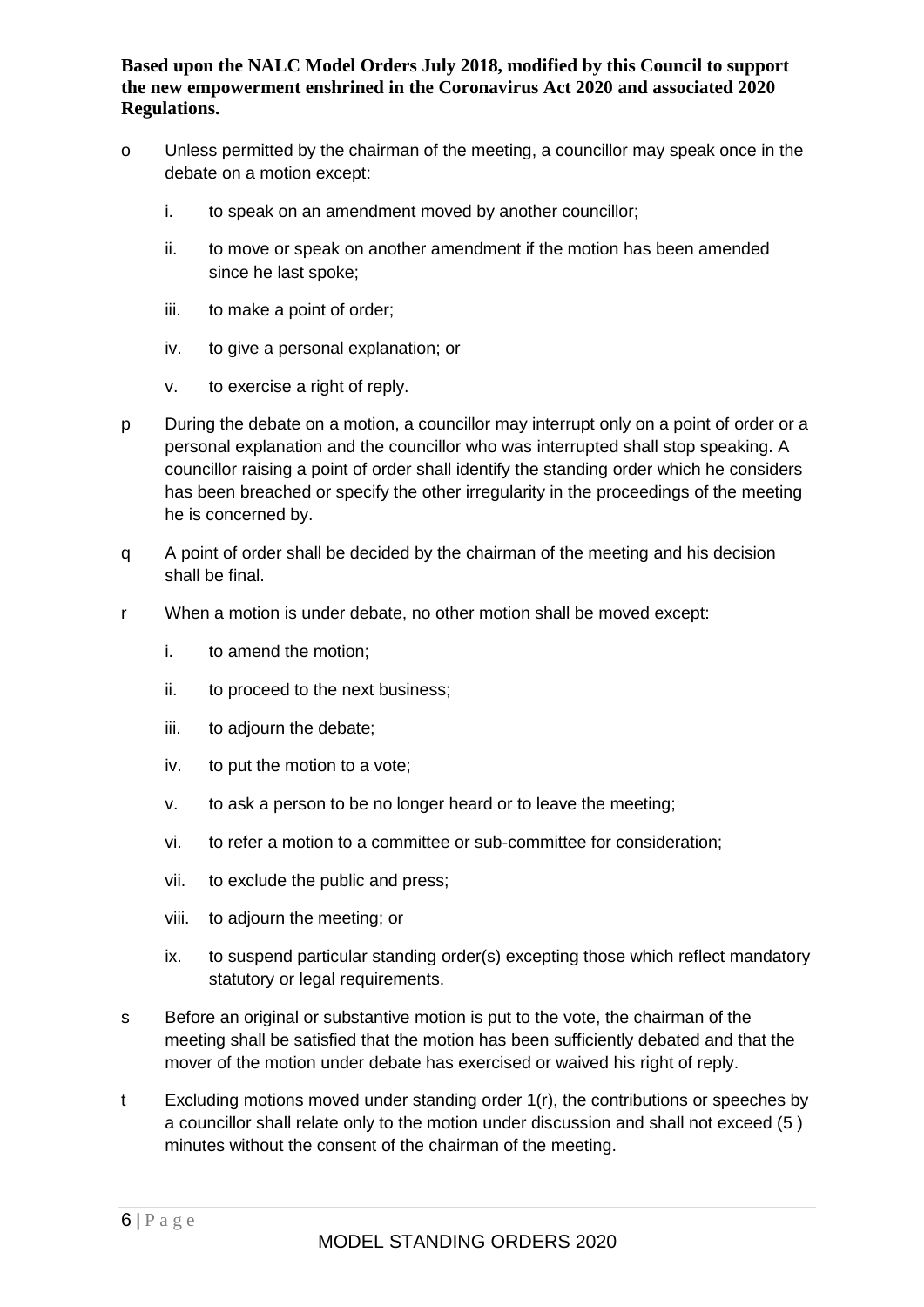# <span id="page-6-0"></span>2 . DISORDERLY CONDUCT AT MEETINGS

- a No person shall obstruct the transaction of business at a meeting or behave offensively or improperly. If this standing order is ignored, the chairman of the meeting shall request such person(s) to moderate or improve their conduct.
- b If person(s) disregard the request of the chairman of the meeting to moderate or improve their conduct, any councillor or the chairman of the meeting may move that the person be no longer heard or be excluded from the meeting. The motion, if seconded, shall be put to the vote without discussion.
- <span id="page-6-1"></span>c If a resolution made under standing order 2(b) is ignored, the chairman of the meeting may take further reasonable steps to restore order or to progress the meeting. This may include temporarily suspending or closing the meeting.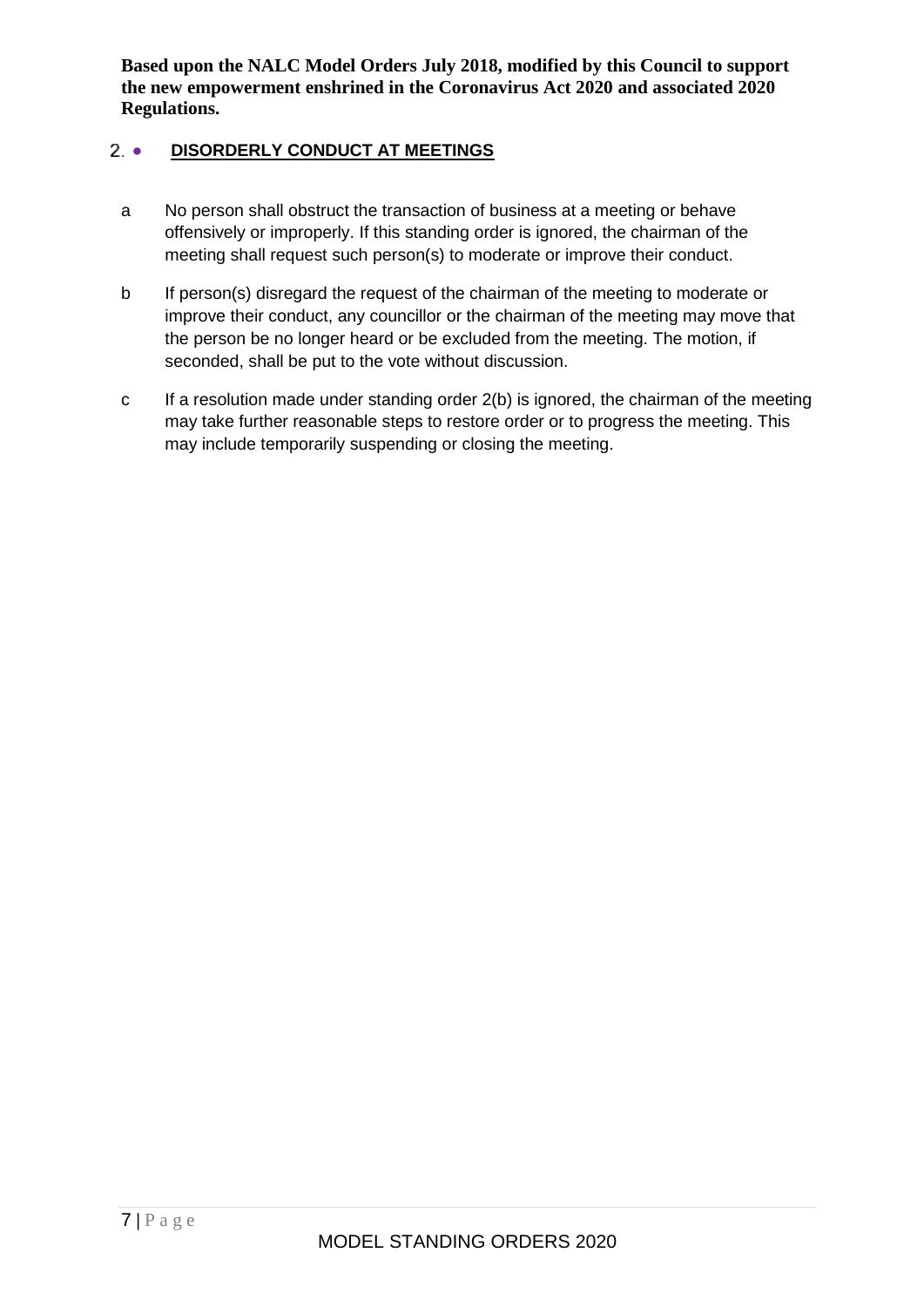#### **MEETINGS GENERALLY** 3.

Full Council meetings Committee meetings Sub-committee meetings **Remote Meetings** 

### ● ● a **Meetings shall take place at a time and date as the Council shall determine**  LAPCP Regulations 2020 Part 2 Reg 4(a) or

In the interest of Council maintaining an open and transparent policy and in the spirit of cohesiveness the usual following guidelines may still be followed:Standing orders 3e and f.

### ● b **Council may alter the frequency, move or cancel such meetings.** LAPCP Regulations 2020 Part 2 Reg 4(a)

● c **A meeting of a local authority is not limited to a meeting of persons all of whom, or any of whom, are present in the same place and any reference to a "place" where a meeting is held, or to be held, includes reference to more than one place including electronic, digital or virtual locations such as internet locations, web addresses or conference call telephone numbers.** LAPCP Regulations 2020 Part 2 Reg 5 (1)

● d **Members(including members of the public) in remote attendance attends the meeting at any time if all of the conditions in subsection are satisfied: (a) to hear, and where practicable see, and be so heard and, where practicable, be seen by, the other members in attendance, (b) to hear, and where practicable see, and be so heard and, where practicable, be seen by, any members of the public entitled to attend the meeting in order to exercise a right to speak at the meeting, and (c) to be so heard and, where practicable, be seen by any other members of the public attending the meeting.** LAPCP Regulations 2020 Part 2 Reg 5 (2) (3) & (4**)**

- ● e **The minimum three clear days for notice of a meeting does not include the day on which notice was issued, the day of the meeting, a Sunday, a day of the Christmas break, a day of the Easter break or of a bank holiday or a day appointed for public thanksgiving or mourning.**
- ● f **The minimum three clear days' public notice for a meeting does not include the day on which the notice was issued or the day of the meeting unless the meeting is convened at shorter notice** OR [The minimum three clear days' public notice of a meeting does not include the day on which the notice was issued or the day of the meeting].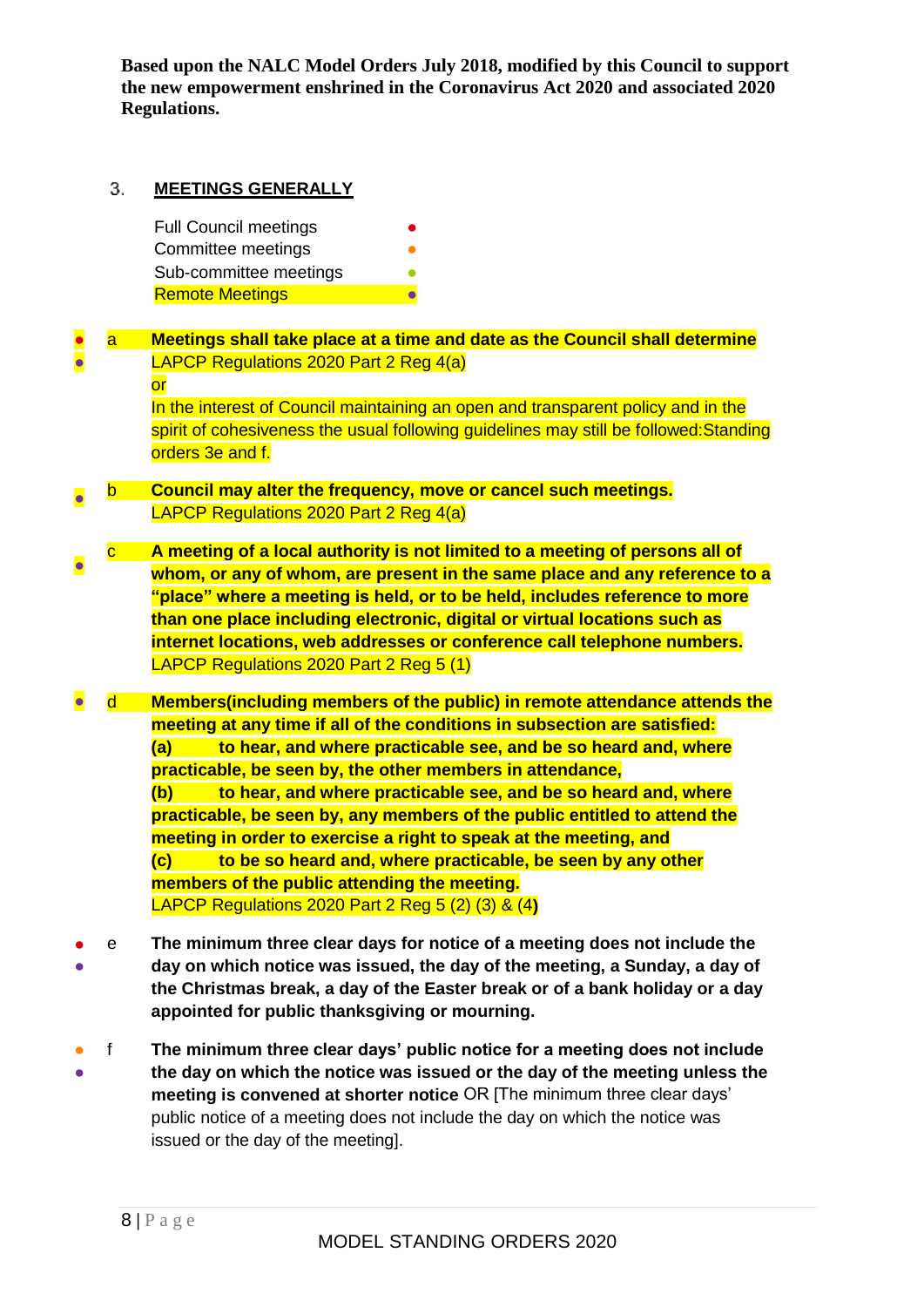- g **Meetings shall be open to the public unless their presence is prejudicial to**
- ● **the public interest by reason of the confidential nature of the business to be transacted or for other special reasons. The public's exclusion from part or all of a meeting shall be by a resolution which shall give reasons for the public's exclusion.**
- **Member and public access to documents and remote access of public and press to a local authority meeting to enable them to attend or participate in that meeting by electronic means, including by telephone conference, video conference, live webcasts, and live interactive streaming. LAPCP Regulations 2020 Part 2 Reg 6(b) (c)**
- h **A meeting being "open to the public" include access to the meeting through remote means including (but not limited to) video conferencing, live webcast, and live interactive streaming and where a meeting is accessible to the public through such remote means the meeting is open to the public whether or not members of the public are able to attend the meeting in person;**

LAPCP Regulations 2020 Part 2 Reg 13(a)

- i **Being "present" at a meeting include access through remote means mentioned in paragraph (a) above."**  LAPCP Regulations 2020 Part 2 Reg 13(b)
- j Members of the public may make representations, answer questions and give evidence at a meeting which they are entitled to attend in respect of the business on the agenda.
- k The period of time designated for public participation at a meeting in accordance with standing order 3(je) shall not exceed 15(5) minutes unless directed by the chairman of the meeting.
- $\bullet$  l Subject to standing order  $3(k)$ , a member of the public shall not speak for more than (5) minutes.
- m In accordance with standing order  $3(i)$ , a question shall not require a response at the meeting nor start a debate on the question. The chairman of the meeting may direct that a written or oral response be given.
- n [A person shall stand when requesting to speak and when speaking (except when a person has a disability or is likely to suffer discomfort)] OR [A person shall raise his hand when requesting to speak and stand when speaking (except when a person has a disability or is likely to suffer discomfort)]. The chairman of the meeting may at any time permit a person to be seated when speaking.
- o A person who speaks at a meeting shall direct his comments to the chairman of the meeting.
- p Only one person is permitted to speak at a time. If more than one person wants to speak, the chairman of the meeting shall direct the order of speaking.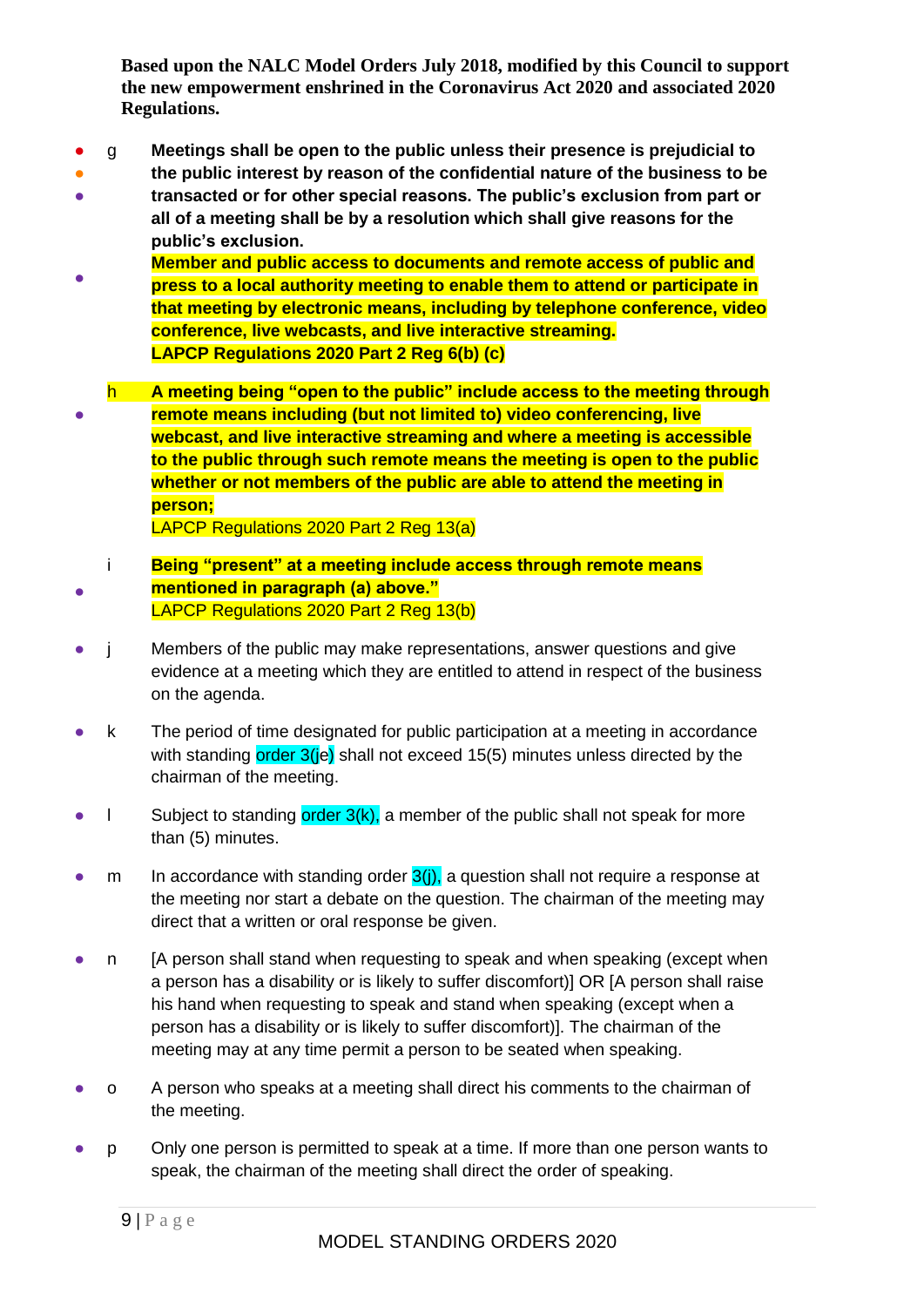- q **Subject to standing order 3(s), a person who attends a meeting is permitted**
- **to report on the meeting whilst the meeting is open to the public. To "report" means to film, photograph, make an audio recording of meeting proceedings, use any other means for enabling persons not present to see or hear the meeting as it takes place or later or to report or to provide oral or written commentary about the meeting so that the report or commentary is available as the meeting takes place or later to persons not present.**
- **A person present at a meeting may not provide an oral report or oral**
- $\bullet$ **commentary about a meeting as it takes place without permission.**
- r **The press shall be provided with reasonable facilities for the taking of their**
- $\bullet$ **report of all or part of a meeting at which they are entitled to be present.**
- ● s **Subject to standing orders which indicate otherwise, anything authorised or required to be done by, to or before the Chairman of the Council may in his absence be done by, to or before the Vice-Chairman of the Council (if there is one).**
- ● t **The Chairman of the Council, if present, shall preside at a meeting. If the Chairman is absent from a meeting, the Vice-Chairman of the Council (if there is one) if present, shall preside. If both the Chairman and the Vice-Chairman are absent from a meeting, a councillor as chosen by the councillors present at the meeting shall preside at the meeting.**
- **Subject to a meeting being quorate, all questions at a meeting shall be**
- $\bullet$ **decided by a majority of the councillors and non-councillors with voting**
- **rights present and voting.**
- u **The chairman of a meeting may give an original vote on any matter put to**
- $\bullet$ ● **the vote, and in the case of an equality of votes may exercise his casting vote whether or not he gave an original vote.**

*See standing orders 5(h) and (i) for the different rules that apply in the election of the Chairman of the Council at the annual meeting of the Council.*

● ● v **Unless standing orders provide otherwise, voting on a question shall be by a show of hands.**

or,

Members to verbally announce their vote each in turn,

# LAPCP Regulations 2020 Part 2 Reg 6(a)

**At the request of a councillor, the voting on any question shall be recorded so as to show whether each councillor present and voting gave his vote for or against that question.** Such a request shall be made before moving on to the next item of business on the agenda.

w The minutes of a meeting shall include an accurate record of the following: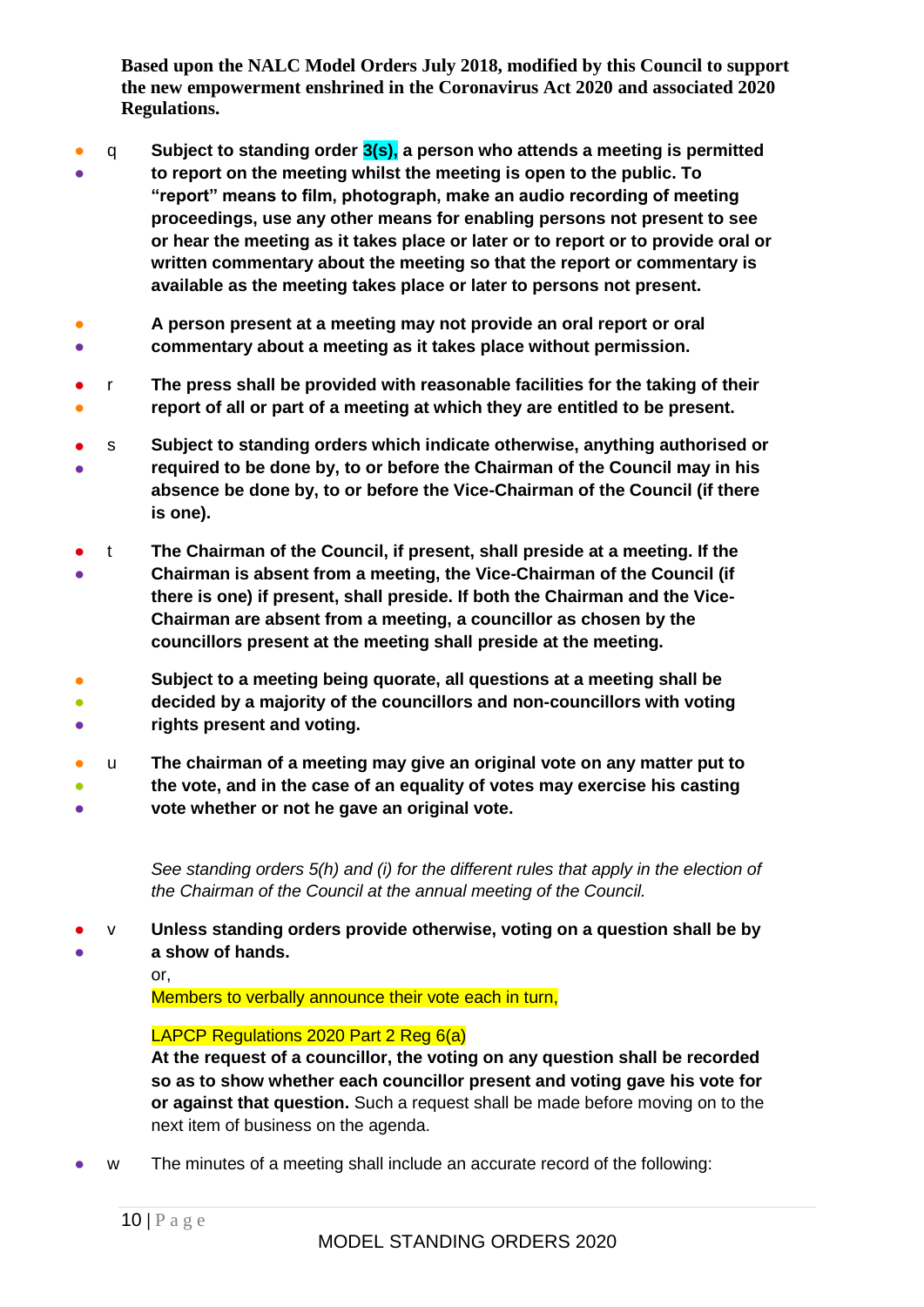- i. the time and media used to conduct the meeting:
- ii. the names of councillors who are present and the names of councillors who are absent;
- iii. interests that have been declared by councillors and non-councillors with voting rights;
- iv. the grant of dispensations (if any) to councillors and non-councillors with voting rights;
- v. whether a councillor or non-councillor with voting rights left the meeting when matters that they held interests in were being considered;
- vi. if there was a public participation session; and
- vii. the resolutions made.
- x **A councillor or a non-councillor with voting rights who has a disclosable**
- **pecuniary interest or another interest as set out in the Council's code of**
- ● **conduct in a matter being considered at a meeting is subject to statutory limitations or restrictions under the code on his right to participate and vote on that matter.**
- y **No business may be transacted at a meeting unless at least one-third of the whole number of members of the Council are present and in no case shall the quorum of a meeting be less than three.**

*See standing order 4d(viii) for the quorum of a committee or sub-committee meeting.* 

#### <span id="page-10-0"></span>**COMMITTEES AND SUB-COMMITTEES**  $4.$

- a **Unless the Council determines otherwise, a committee may appoint a subcommittee whose terms of reference and members shall be determined by the committee.**
- b **The members of a committee may include non-councillors unless it is a committee which regulates and controls the finances of the Council.**
- c **Unless the Council determines otherwise, all the members of an advisory committee and a sub-committee of the advisory committee may be noncouncillors.**
- d The Council may appoint standing committees or other committees as may be necessary, and:
	- i. shall determine their terms of reference;
	- ii. shall determine the number and time of the ordinary meetings of a standing committee up until the date of the next annual meeting of the Council;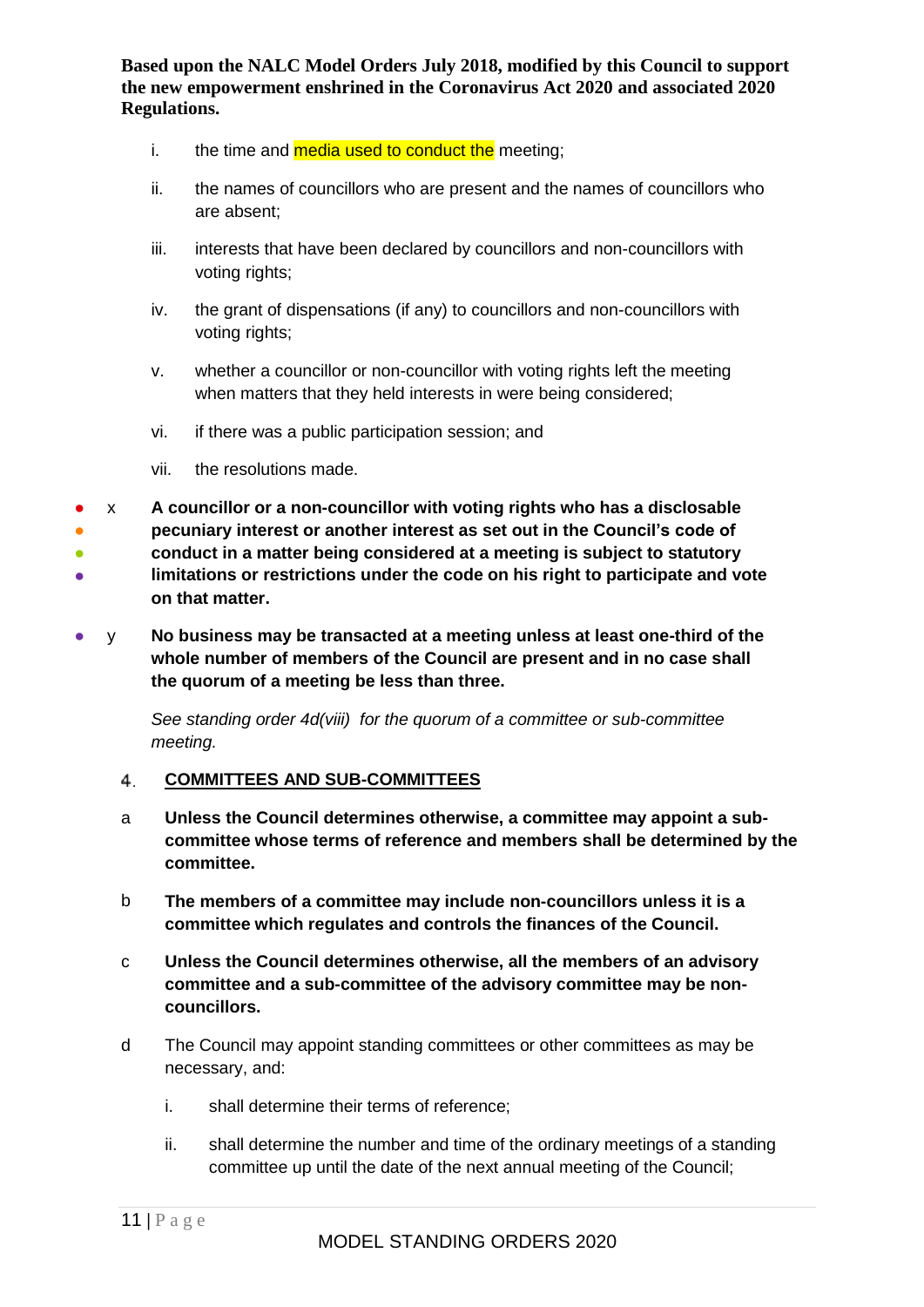- iii. shall permit a committee, other than in respect of the ordinary meetings of a committee, to determine the number and time of its meetings;
- iv. shall, subject to standing orders 4(b) and (c), appoint and determine the terms of office of members of such a committee;
- v. may, subject to standing orders 4(b) and (c), appoint and determine the terms of office of the substitute members to a committee whose role is to replace the ordinary members at a meeting of a committee if the ordinary members of the committee confirm to the Proper Officer ( ) days before the meeting that they are unable to attend;
- vi. shall, after it has appointed the members of a standing committee, appoint the chairman of the standing committee;
- vii. shall permit a committee other than a standing committee, to appoint its own chairman at the first meeting of the committee;
- viii. shall determine the place, notice requirements and quorum for a meeting of a committee and a sub-committee which, in both cases, shall be no less than three;
- ix. shall determine if the public may participate at a meeting of a committee;
- x. shall determine if the public and press are permitted to attend the meetings of a sub-committee and also the advance public notice requirements, if any, required for the meetings of a sub-committee;
- xi. shall determine if the public may participate at a meeting of a sub-committee that they are permitted to attend; and
- xii. may dissolve a committee or a sub-committee.

#### <span id="page-11-0"></span>5. **ORDINARY COUNCIL MEETINGS**

- a **In an election year, the annual meeting of the Council shall be held on or within 14 days following the day on which the councillors elected take office.**
- b **In a year which is not an election year, the annual meeting of the Council shall be held on such day in May as the Council decides. This no longer applies until May 2021** LAPCP Regulations 2020 Para 6 (c)
- c **If no other time is fixed, the annual meeting of the Council shall take place at 6pm. This no longer applies until May 2021** LAPCP Regulations 2020 Para 6 (c)
- d **In addition to the annual meeting of the Council, at least three other ordinary meetings shall be held in each year on such dates and times as the Council**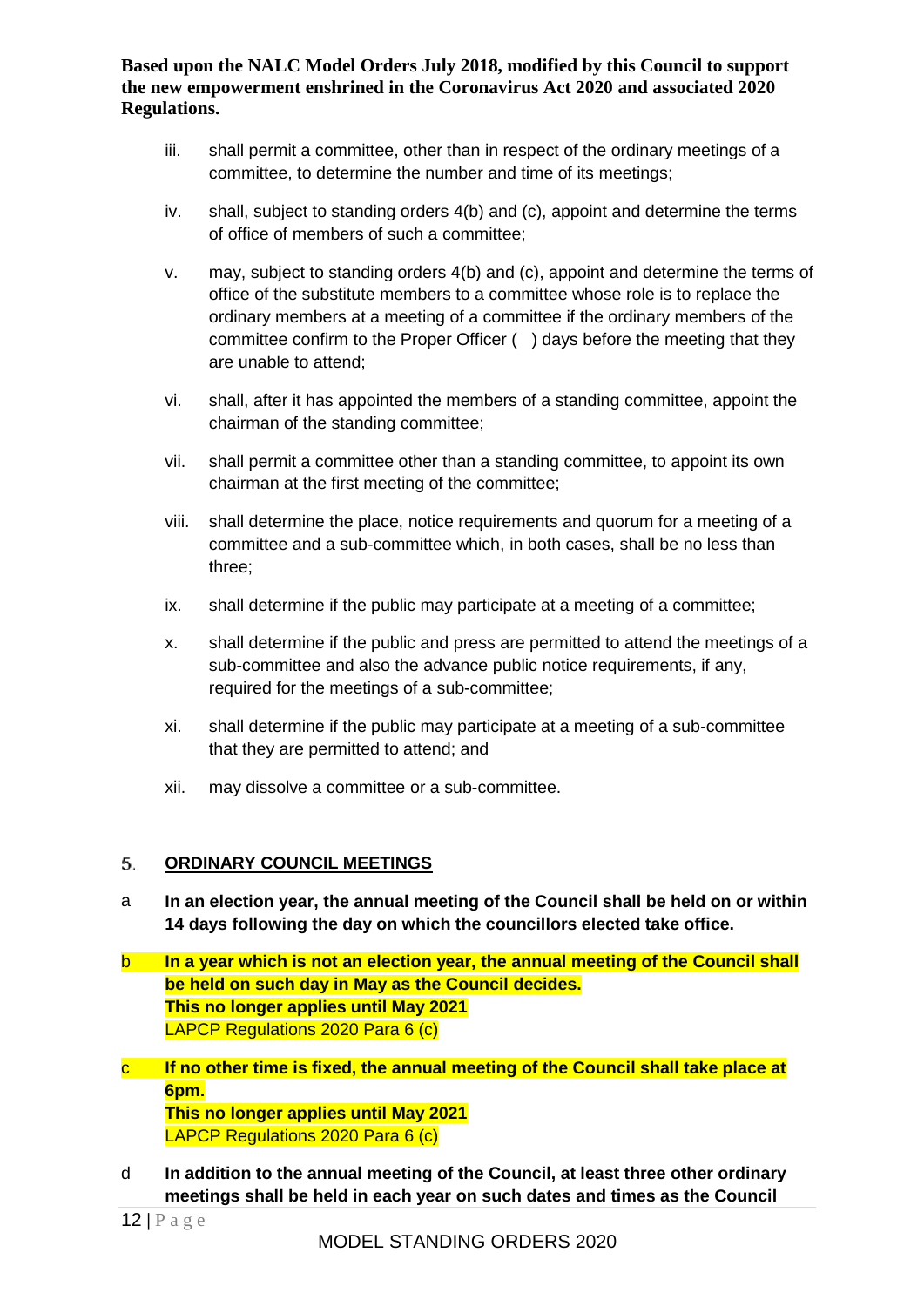**decides.**

- e **The first business conducted at the annual meeting of the Council shall be the election of the Chairman and Vice-Chairman (if there is one) of the Council. This no longer applies until May 2021** LAPCP Regulations 2020 Para 6 (c)
- f **The Chairman of the Council, unless he has resigned or becomes disqualified, shall continue in office and preside [at the annual meeting] until his successor is elected at the next annual meeting of the Council.** Remove these sections
- g **The Vice-Chairman of the Council, if there is one, unless he resigns or becomes disqualified, shall hold office until [immediately after the election of the Chairman of the Council at] the next annual meeting of the Council.** Remove these sections
- h **In an election year, if the current Chairman of the Council has not been reelected as a member of the Council, he shall preside at the annual meeting until a successor Chairman of the Council has been elected. The current Chairman of the Council shall not have an original vote in respect of the election of the new Chairman of the Council but shall give a casting vote in the case of an equality of votes.**
- i **In an election year, if the current Chairman of the Council has been re-elected as a member of the Council, he shall preside at the annual meeting until a new Chairman of the Council has been elected. He may exercise an original vote in respect of the election of the new Chairman of the Council and shall give a casting vote in the case of an equality of votes.**
- j Following the election of the Chairman of the Council and Vice-Chairman (if there is one) of the Council at the annual meeting, the business shall include:
	- i. **In an election year, delivery by the Chairman of the Council and councillors of their acceptance of office forms unless the Council resolves for this to be done at a later date. In a year which is not an election year, delivery by the Chairman of the Council of his acceptance of office form unless the Council resolves for this to be done at a later date;**
	- ii. Confirmation of the accuracy of the minutes of the last meeting of the Council;
	- iii. Receipt of the minutes of the last meeting of a committee;
	- iv. Consideration of the recommendations made by a committee;
	- v. Review of delegation arrangements to committees, sub-committees, staff and other local authorities;
	- vi. Review of the terms of reference for committees;
	- vii. Appointment of members to existing committees;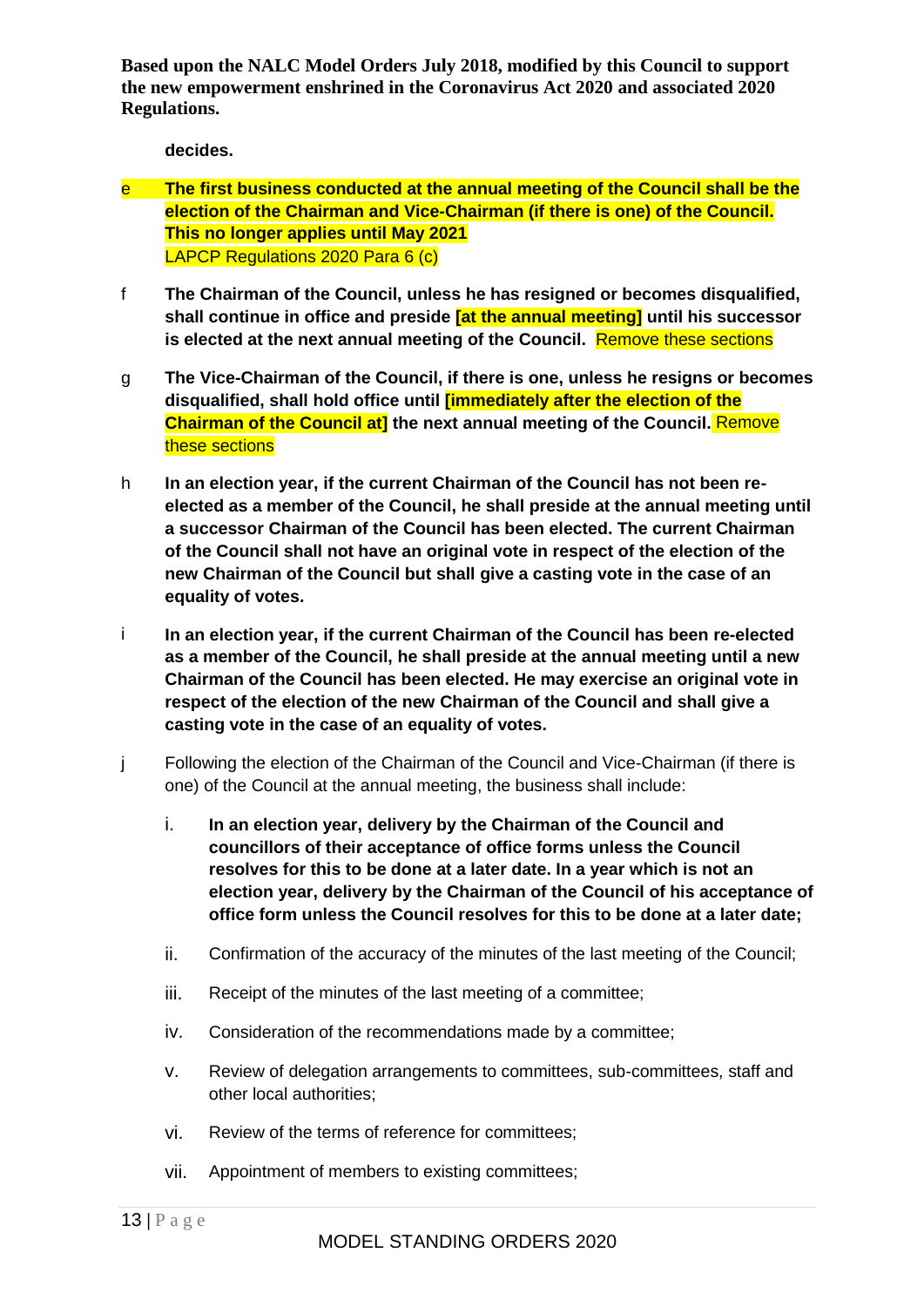- viii. Appointment of any new committees in accordance with standing order 4;
- ix. ●Review and adoption of appropriate standing orders and financial regulations;
- x. Review of arrangements (including legal agreements) with other local authorities, not-for-profit bodies and businesses.
- xi. Review of representation on or work with external bodies and arrangements for reporting back;
- xii. In an election year, to make arrangements with a view to the Council becoming eligible to exercise the general power of competence in the future;
- xiii. ●Review of inventory of land and other assets including buildings and office equipment;
- xiv. ●Confirmation of arrangements for insurance cover in respect of all insurable risks;
- xv. ●Review of the Council's and/or staff subscriptions to other bodies;
- xvi. ●Review of the Council's complaints procedure;
- xvii.●Review of the Council's policies, procedures and practices in respect of its obligations under freedom of information and data protection legislation (*see also standing orders 11, 20 and 21*);
- xviii. ●Review of the Council's policy for dealing with the press/media;
- xix. Review of the Council's employment policies and procedures;
- xx. ●Review of the Council's expenditure incurred under s.137 of the Local Government Act 1972 or the general power of competence.
- xxi. ●Determining the time and choice of media of ordinary meetings of the Council up to and including the next annual meeting of the Council.

### <span id="page-13-0"></span> $6.$ **EXTRAORDINARY MEETINGS OF THE COUNCIL, COMMITTEES AND SUB-COMMITTEES**

- a **The Chairman of the Council may convene an extraordinary meeting of the Council at any time.**
- b **If the Chairman of the Council does not call an extraordinary meeting of the Council within seven days of having been requested in writing to do so by two councillors, any two councillors may convene an extraordinary meeting of the Council. The public notice giving the time, place and agenda for such a meeting shall be signed** electonically **by the two councillors.**
- c The chairman of a committee [or a sub-committee] may convene an extraordinary meeting of the committee [or the sub-committee] at any time.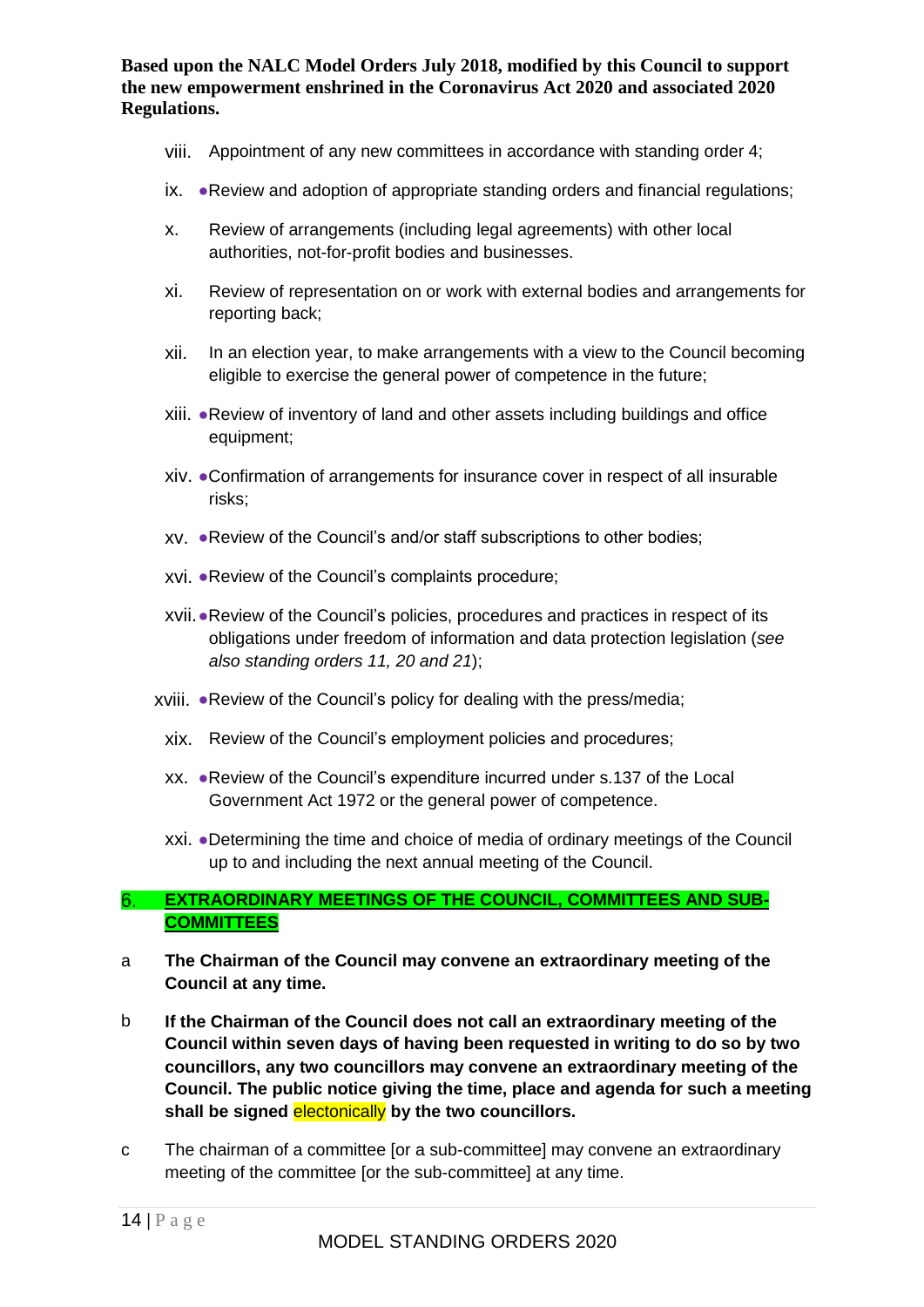d If the chairman of a committee does not call an extraordinary meeting within (7) days of having been requested to do so by ( 2 ) members of the committee [or the subcommittee], any ( 2 ) members of the committee [or the sub-committee] may convene an extraordinary meeting of the committee [or a sub-committee].

#### <span id="page-14-0"></span>7. ●**PREVIOUS RESOLUTIONS**

- a A resolution shall not be reversed within six months except either by a special motion, which requires written notice by at least ( 2 ) councillors to be given to the Proper Officer in accordance with standing order 9, or by a motion moved in pursuance of the recommendation of a committee or a sub-committee.
- b When a motion moved pursuant to standing order 7(a) has been disposed of, no similar motion may be moved for a further six months.

### <span id="page-14-1"></span>8. VOTING ON APPOINTMENTS

a Where more than two persons have been nominated for a position to be filled by the Council and none of those persons has received an absolute majority of votes in their favour, the name of the person having the least number of votes shall be struck off the list and a fresh vote taken. This process shall continue until a majority of votes is given in favour of one person. A tie in votes may be settled by the casting vote exercisable by the chairman of the meeting.

### <span id="page-14-2"></span>9. ●**MOTIONS FOR A MEETING THAT REQUIRE WRITTEN NOTICE TO BE GIVEN TO THE PROPER OFFICER**

- a A motion shall relate to the responsibilities of the meeting for which it is tabled and in any event shall relate to the performance of the Council's statutory functions, powers and obligations or an issue which specifically affects the Council's area or its residents.
- b No motion may be moved at a meeting unless it is on the agenda and the mover has given written notice of its wording to the Proper Officer at least ( 7 ) clear days before the meeting. Clear days do not include the day of the notice or the day of the meeting.
- c The Proper Officer may, before including a motion on the agenda received in accordance with standing order 9(b), correct obvious grammatical or typographical errors in the wording of the motion.
- d If the Proper Officer considers the wording of a motion received in accordance with standing order 9(b) is not clear in meaning, the motion shall be rejected until the mover of the motion resubmits it, so that it can be understood, in writing, to the Proper Officer at least ( 7 ) clear days before the meeting.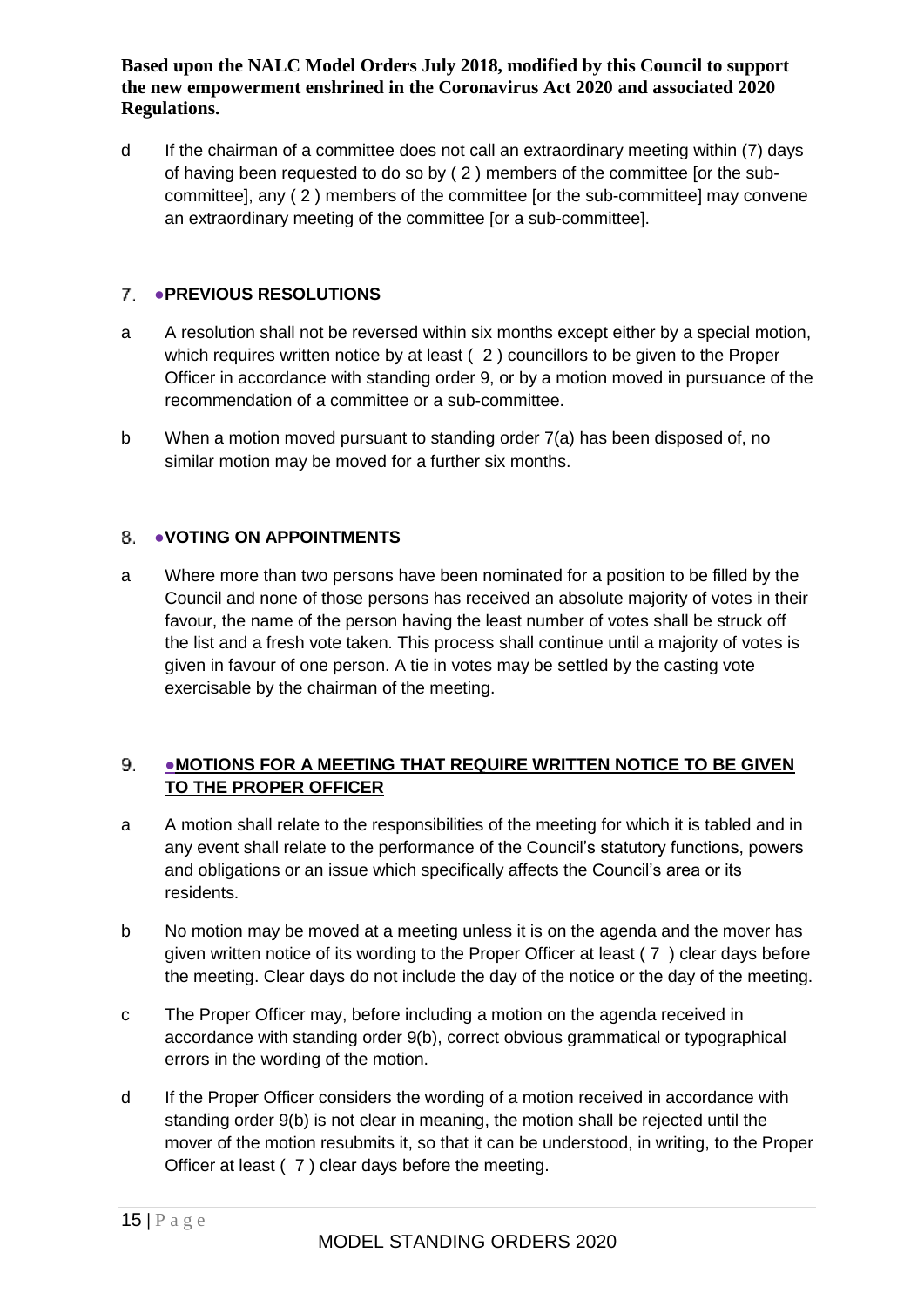- e If the wording or subject of a proposed motion is considered improper, the Proper Officer shall consult with the chairman of the forthcoming meeting or, as the case may be, the councillors who have convened the meeting, to consider whether the motion shall be included in the agenda or rejected.
- f The decision of the Proper Officer as to whether or not to include the motion on the agenda shall be final.
- g Motions received shall be recorded and numbered in the order that they are received.
- <span id="page-15-0"></span>h Motions rejected shall be recorded with an explanation by the Proper Officer of the reason for rejection.

### 10. • MOTIONS AT A MEETING THAT DO NOT REQUIRE WRITTEN NOTICE

- a The following motions may be moved at a meeting without written notice to the Proper Officer:
	- i. to correct an inaccuracy in the draft minutes of a meeting;
	- ii. to move to a vote;
	- iii. to defer consideration of a motion;
	- iv. to refer a motion to a particular committee or sub-committee;
	- v. to appoint a person to preside at a meeting;
	- vi. to change the order of business on the agenda;
	- vii. to proceed to the next business on the agenda;
	- viii. to require a written report;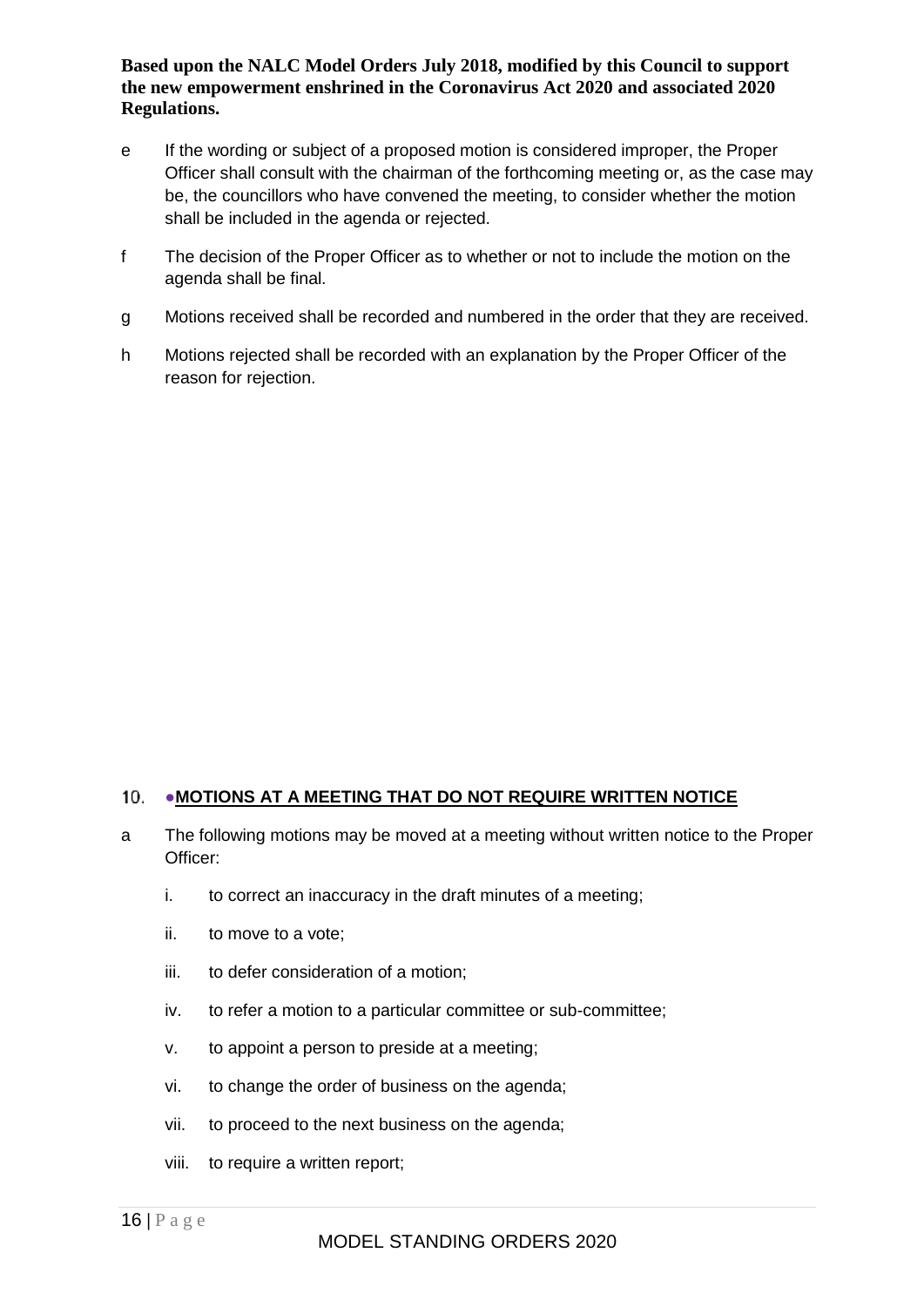- ix. to appoint a committee or sub-committee and their members;
- x. to extend the time limits for speaking;
- xi. to exclude the press and public from a meeting in respect of confidential or other information which is prejudicial to the public interest;
- xii. to not hear further from a councillor or a member of the public;
- xiii. to exclude a councillor or member of the public for disorderly conduct;
- xiv. to temporarily suspend the meeting;
- xv. to suspend a particular standing order (unless it reflects mandatory statutory or legal requirements);
- xvi. to adjourn the meeting; or
- xvii. to close the meeting.

### <span id="page-16-0"></span>11. • MANAGEMENT OF INFORMATION

*See also standing order 20.*

- a **The Council shall have in place and keep under review, technical and organisational measures to keep secure information (including personal data) which it holds in paper and electronic form. Such arrangements shall include deciding who has access to personal data and encryption of personal data.**
- b **The Council shall have in place, and keep under review, policies for the retention and safe destruction of all information (including personal data) which it holds in paper and electronic form. The Council's retention policy shall confirm the period for which information (including personal data) shall be retained or if this is not possible the criteria used to determine that period (e.g. the Limitation Act 1980).**
- c **The agenda, papers that support the agenda and the minutes of a meeting shall not disclose or otherwise undermine confidential information or personal data without legal justification.**
- <span id="page-16-1"></span>d **Councillors, staff, the Council's contractors and agents shall not disclose confidential information or personal data without legal justification.**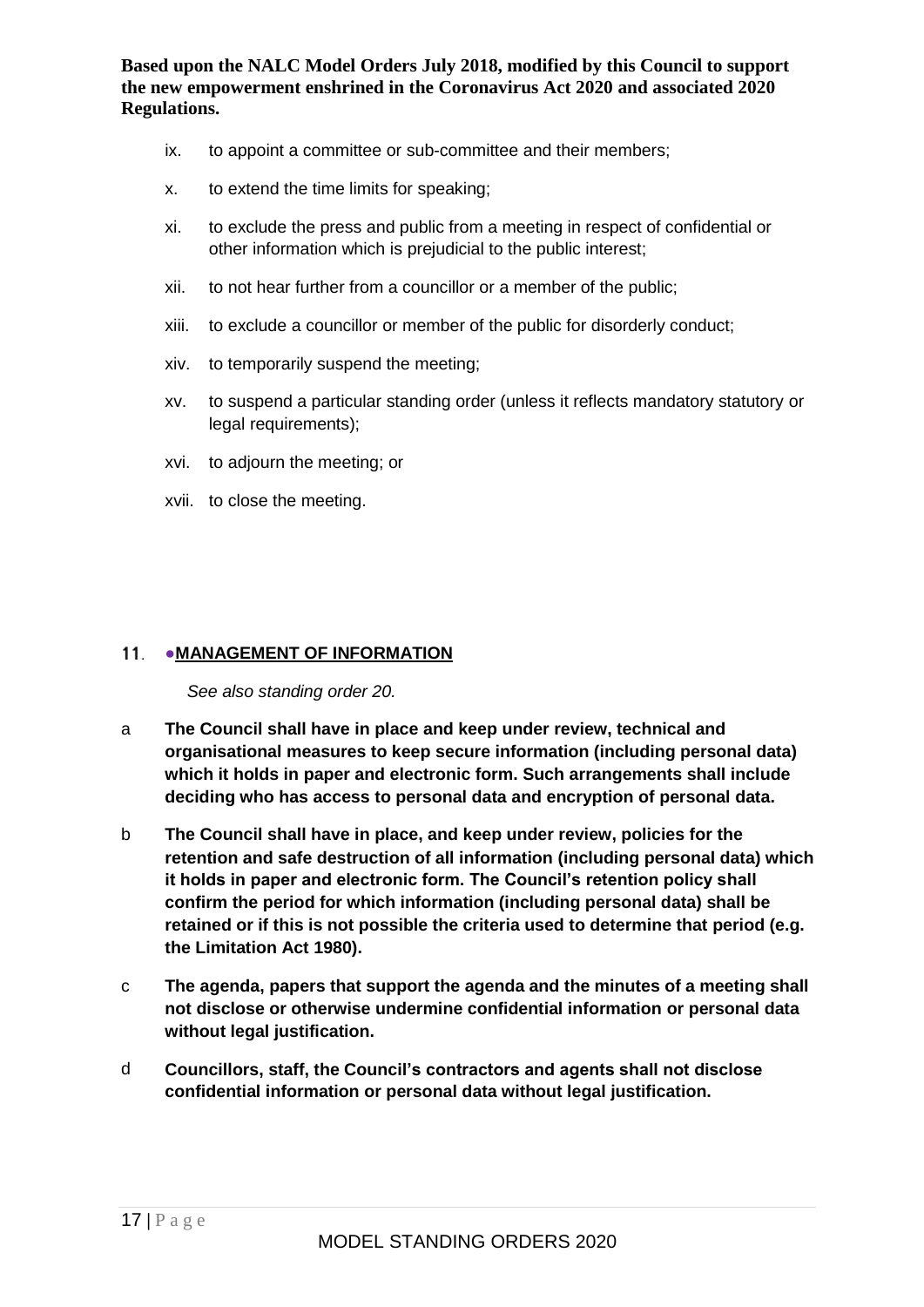#### $12<sub>1</sub>$ **DRAFT MINUTES**

Full Council meetings **•** Committee meetings Sub-committee meetings **• Remote Meetings** 

- a ●If the draft minutes of a preceding meeting have been served on councillors with the agenda to attend the meeting at which they are due to be approved for accuracy, they shall be taken as read.
- b •There shall be no discussion about the draft minutes of a preceding meeting except in relation to their accuracy. A motion to correct an inaccuracy in the draft minutes shall be moved in accordance with standing order 10(a)(i).
- c The accuracy of draft minutes, including any amendment(s) made to them, shall be confirmed by resolution and shall be signed by the chairman of the Council at the next available meeting of the Council in person and stand as an accurate record of the meeting to which the minutes relate.
- d If the chairman of the meeting does not consider the minutes to be an accurate record of the meeting to which they relate, he shall sign the minutes and include a paragraph in the following terms or to the same effect, at the next available meeting of the Council in person

"The chairman of this meeting does not believe that the minutes of the meeting of the ( ) held on [date] in respect of ( ) were a correct record but his view was not upheld by the meeting and the minutes are confirmed as an accurate record of the proceedings."

- ● ● e **If the Council's gross annual income or expenditure (whichever is higher) does not exceed £25,000, it shall publish draft minutes on a website which is publicly accessible and free of charge not later than one month after the meeting has taken place.**
	- f Subject to the publication of draft minutes in accordance with standing order 12(e) and standing order 20(a) and following a resolution which confirms the accuracy of the minutes of a meeting, the draft minutes or recordings of the meeting for which approved minutes exist shall be destroyed.

### <span id="page-17-0"></span>**13**● **CODE OF CONDUCT AND DISPENSATIONS** *See also standing order 3(u).*

a All councillors and non-councillors with voting rights shall observe the code of conduct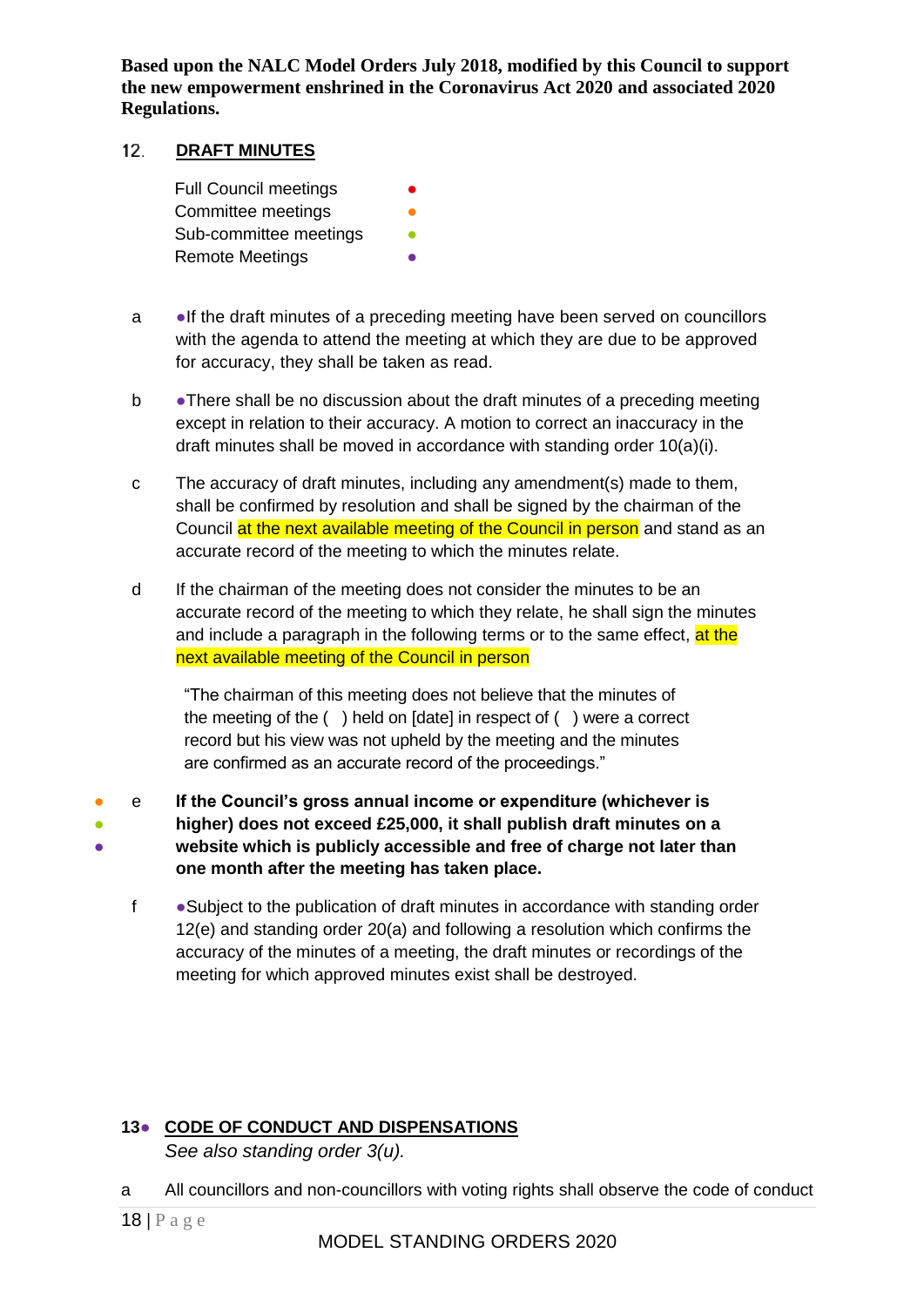adopted by the Council.

- b Unless he has been granted a dispensation, a councillor or non-councillor with voting rights shall withdraw from a meeting when it is considering a matter in which he has a disclosable pecuniary interest. He may return to the meeting after when the matter has been resolved, andit has considered the matter in which he had the interest.
- c Unless he has been granted a dispensation, a councillor or non-councillor with voting rights shall withdraw from a meeting when it is considering a matter in which he has another interest if so required by the Council's code of conduct. He may return to the meeting after it has considered the matter in which he had the interest.
- d **Dispensation requests shall be in writing and submitted to the Proper Officer** as soon as possible before the meeting, or failing that, at the start of the meeting for which the dispensation is required.
- e A decision as to whether to grant a dispensation shall be made by the Proper Officer and that decision is final.
- f A dispensation request shall confirm:
	- i. the description and the nature of the disclosable pecuniary interest or other interest to which the request for the dispensation relates;
	- ii. whether the dispensation is required to participate at a meeting in a discussion only or a discussion and a vote;
	- iii. the date of the meeting or the period (not exceeding four years) for which the dispensation is sought; and
	- iv. an explanation as to why the dispensation is sought.
- **g** Subject to standing orders 13(d) and (f), a dispensation request shall be consideredby the Proper Officer before the meeting or, if this is not possible, at the start of the meeting for which the dispensation is required.
- **h A dispensation may be granted in accordance with standing order 13(e) if having regard to all relevant circumstances any of the following apply:**
	- **i. without the dispensation the number of persons prohibited from participating in the particular business would be so great a proportion of the meeting transacting the business as to impede the transaction of the business;**
	- **ii. granting the dispensation is in the interests of persons living in the Council's area; or**
	- **iii. it is otherwise appropriate to grant a dispensation.**

# <span id="page-18-0"></span>**i.** ● **CODE OF CONDUCT COMPLAINTS**

a Upon notification by the District or Unitary Council that it is dealing with a complaint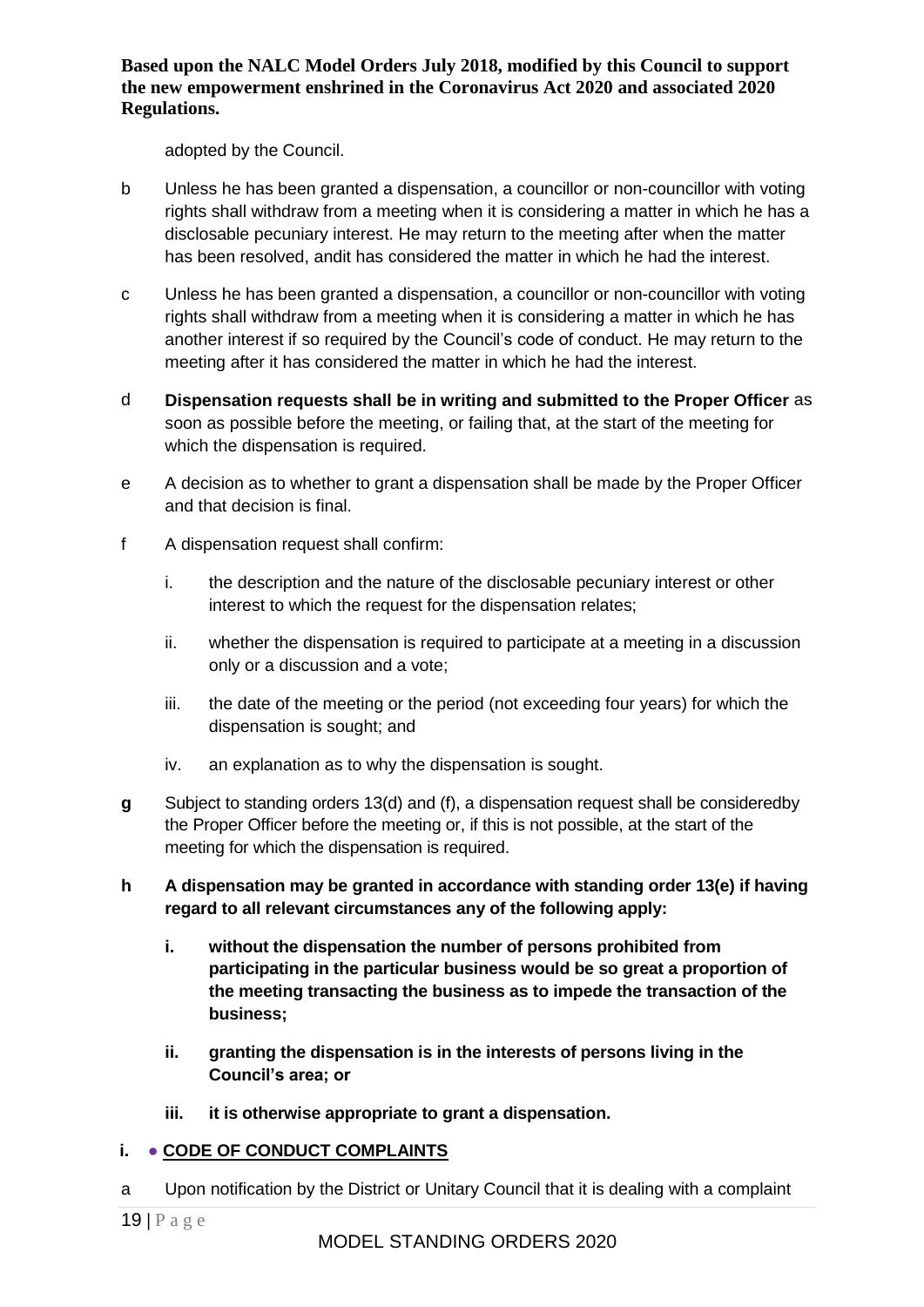that a councillor or non-councillor with voting rights has breached the Council's code of conduct, the Proper Officer shall, subject to standing order 11, report this to the Council.

- b Where the notification in standing order 14(a) relates to a complaint made by the Proper Officer, the Proper Officer shall notify the Chairman of Council of this fact, and the Chairman shall nominate another staff member to assume the duties of the Proper Officer in relation to the complaint until it has been determined and the Council has agreed what action, if any, to take in accordance with standing order 14(d).
- c The Council may:
	- i. provide information or evidence where such disclosure is necessary to investigate the complaint or is a legal requirement;
	- ii. seek information relevant to the complaint from the person or body with statutory responsibility for investigation of the matter;
- <span id="page-19-0"></span>d **Upon notification by the District or Unitary Council that a councillor or noncouncillor with voting rights has breached the Council's code of conduct, the Council shall consider what, if any, action to take against him. Such action excludes disqualification or suspension from office.**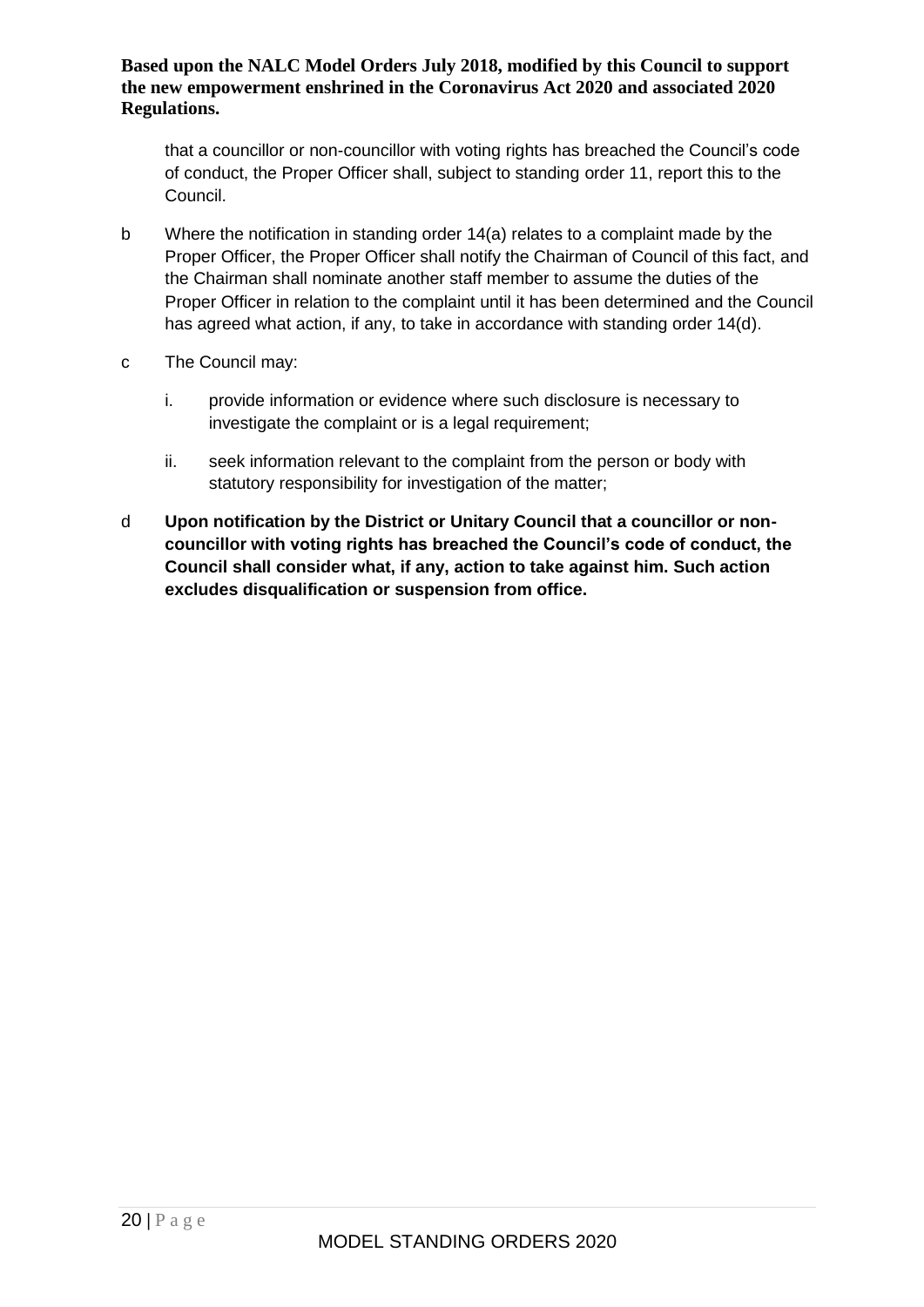### **ii.** ● **PROPER OFFICER**

- a The Proper Officer shall be either (i) the clerk or (ii) other staff member(s) nominated by the Council to undertake the work of the Proper Officer when the Proper Officer is absent.
- b The Proper Officer shall:
	- i. **at least three clear days before a meeting of the council, a committee** or a sub-committee**,**
		- **serve on councillors by delivery or post at their residences or by email authenticated in such manner as the Proper Officer thinks fit, a signed summons confirming the time, and instructions how to link to the remote meeting the agenda and,**
		- **Provide, in a conspicuous place or or publishing on the website of the body or, for a parish council, on the website of the principal council within the meaning of the Local Government Act 1972 [www.werehamparishcouncil.co.uk] public notice of the time, place and agenda.** LAPCP Regulations 2020 Part 1 Reg 13 (a)

*See standing order 3(b) for the meaning of clear days for a meeting of a full council and standing order 3(c) for the meaning of clear days for a meeting of a committee;*

- ii. subject to standing order 9, include on the agenda all motions in the order received unless a councillor has given written notice at least (7 ) days before the meeting confirming his withdrawal of it;
- iii. **convene a meeting of the Council for the election of a new Chairman of the Council, occasioned by a casual vacancy in his office;**
- iv. **facilitate inspection of the minute book by local government electors;** [Councils to determine how to do this, which form of media it will publish its minutes]
- v. **receive and retain copies of byelaws made by other local authorities;**
- vi. hold acceptance of office forms from councillors;
- vii. hold a copy of every councillor's register of interests;
- viii. assist with responding to requests made under freedom of information legislation and rights exercisable under data protection legislation, in accordance with the Council's relevant policies and procedures;
- ix. liaise, as appropriate, with the Council's Data Protection Officer (if there is one);
- x. receive and send general correspondence and notices on behalf of the Council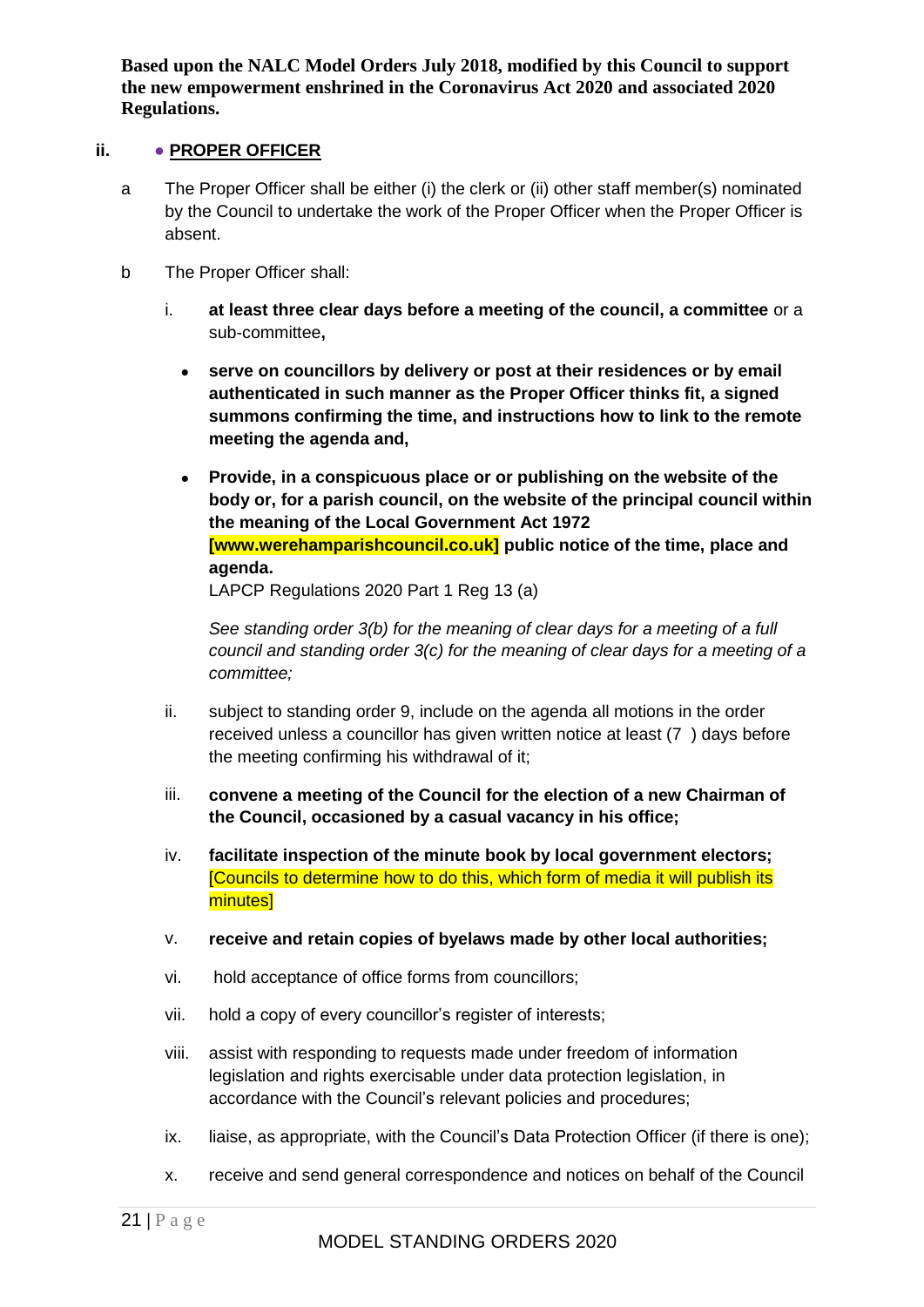except where there is a resolution to the contrary;

- xi. assist in the organisation of, storage of, access to, security of and destruction of information held by the Council in paper and electronic form subject to the requirements of data protection and freedom of information legislation and other legitimate requirements (e.g. the Limitation Act 1980);
- xii. arrange for legal deeds to be executed; (*see also standing order 23);*
- xiii. arrange or manage the prompt authorisation, approval, and instruction regarding any payments to be made by the Council in accordance with its financial regulations;
- xiv. record every planning application notified to the Council and the Council's response to the local planning authority in a book for such purpose;
- xv. refer a planning application received by the Council to the Chairman or in his absence the Vice-Chairman (if there is one) of the Council within two working days of receipt to facilitate an extraordinary meeting if the nature of a planning application requires consideration before the next ordinary meeting of the Council';
- xvi. manage access to information about the Council via the publication scheme; and
- xvii. retain custody of the seal of the Council (if there is one) which shall not be used without a resolution to that effect. (s*ee also standing order 23).*

### <span id="page-21-0"></span>**iii.** ●**RESPONSIBLE FINANCIAL OFFICER**

a The Council shall appoint appropriate staff member(s) to undertake the work of the Responsible Financial Officer when the Responsible Financial Officer is absent.

### <span id="page-21-1"></span>**iv.** ●**ACCOUNTS AND ACCOUNTING STATEMENTS**

- a "Proper practices" in standing orders refer to the most recent version of "Governance and Accountability for Local Councils – a Practitioners' Guide".
- b All payments by the Council shall be authorised, approved and paid in accordance with the law, proper practices and the Council's financial regulations.
- c The Responsible Financial Officer shall supply to each councillor as soon as practicable after 30 June, 30 September and 31 December in each year a statement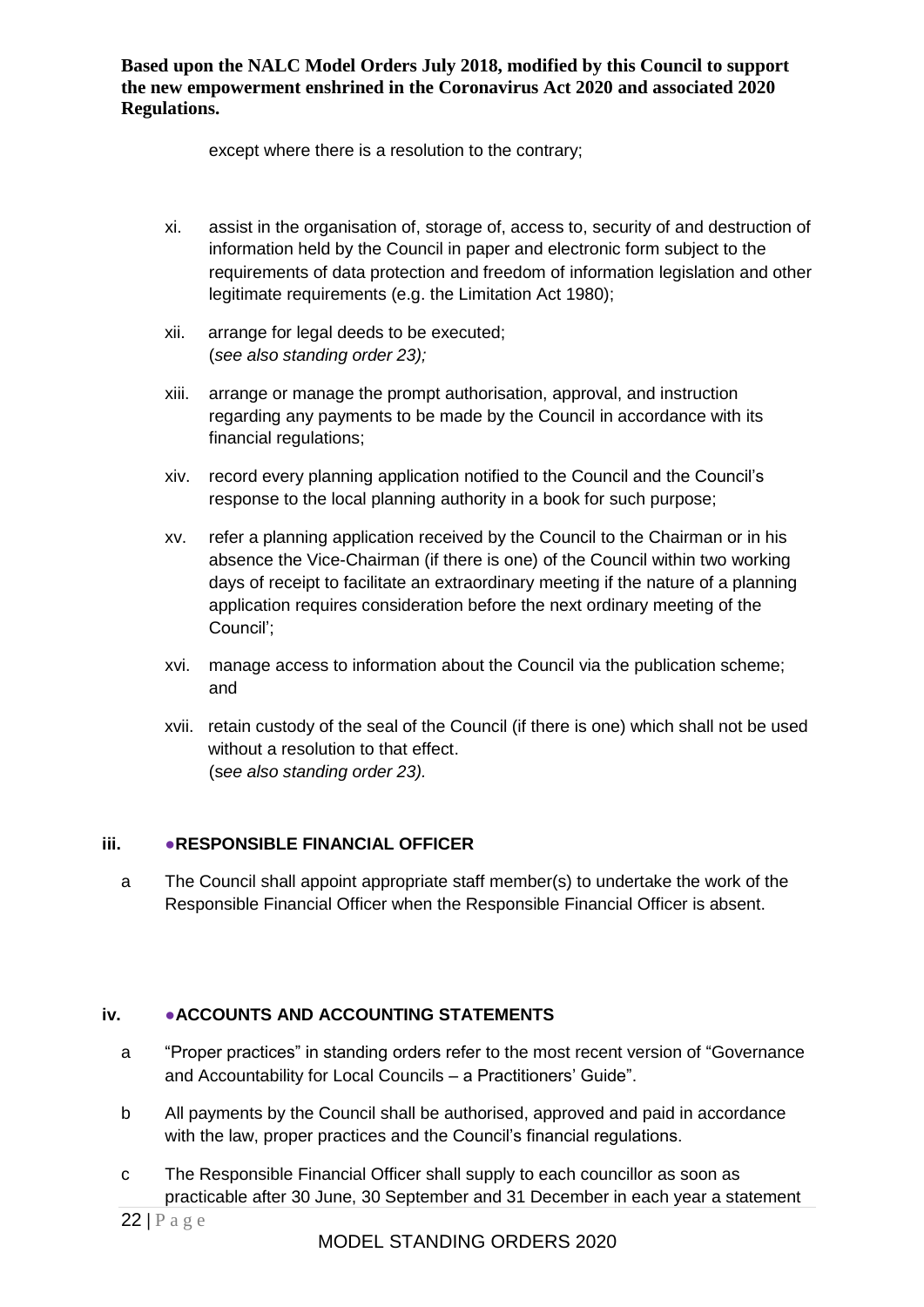to summarise:

- i. the Council's receipts and payments (or income and expenditure) for each quarter;
- ii. the Council's aggregate receipts and payments (or income and expenditure) for the year to date;
- iii. the balances held at the end of the quarter being reported and

which includes a comparison with the budget for the financial year and highlights any actual or potential overspends.

- d As soon as possible after the financial year end at 31 March, the Responsible Financial Officer shall provide:
	- i. each councillor with a statement summarising the Council's receipts and payments (or income and expenditure) for the last quarter and the year to date for information; and
	- ii. to the Council the accounting statements for the year in the form of Section 2 of the annual governance and accountability return, as required by proper practices, for consideration and approval.
- e The year-end accounting statements shall be prepared in accordance with proper practices and apply the form of accounts determined by the Council (receipts and payments, or income and expenditure) for the year to 31 March. A completed draft annual governance and accountability return shall be presented to all councillors at least 14 days prior to anticipated approval by the Council. The annual governance and accountability return of the Council, which is subject to external audit, including the annual governance statement, shall be presented to the Council for consideration and formal approval before 31st August.

### <span id="page-22-0"></span>**v. ●FINANCIAL CONTROLS AND PROCUREMENT**

- a. The Council shall consider and approve financial regulations drawn up by the Responsible Financial Officer, which shall include detailed arrangements in respect of the following:
	- i. the keeping of accounting records and systems of internal controls;
	- ii. the assessment and management of financial risks faced by the Council;
	- iii. the work of the independent internal auditor in accordance with proper practices and the receipt of regular reports from the internal auditor, which shall be required at least annually;
	- iv. the inspection and copying by councillors and local electors of the Council's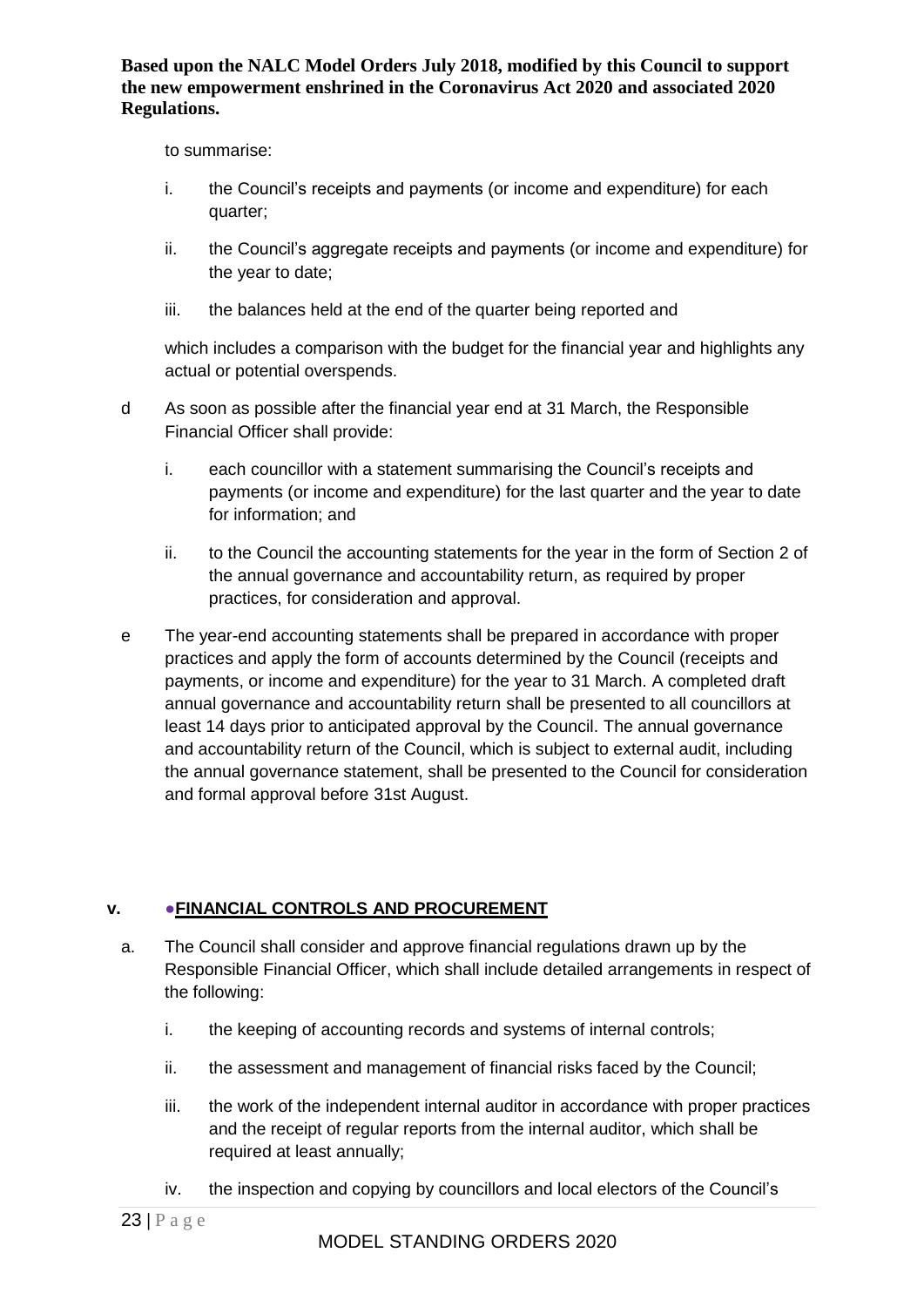accounts and/or orders of payments; and

- v. whether contracts with an estimated value below **£25,000** due to special circumstances are exempt from a tendering process or procurement exercise.
- b. Financial regulations shall be reviewed regularly and at least annually for fitness of purpose.
- c. **A public contract regulated by the Public Contracts Regulations 2015 with an estimated value in excess of £25,000 but less than the relevant thresholds in standing order 18(f) is subject to Regulations 109-114 of the Public Contracts Regulations 2015 which include a requirement on the Council to advertise the contract opportunity on the Contracts Finder website regardless of what other means it uses to advertise the opportunity unless it proposes to use an existing list of approved suppliers (framework agreement).**
- d. Subject to additional requirements in the financial regulations of the Council, the tender process for contracts for the supply of goods, materials, services or the execution of works shall include, as a minimum, the following steps:
	- i. a specification for the goods, materials, services or the execution of works shall be drawn up;
	- ii. an invitation to tender shall be drawn up to confirm (i) the Council's specification (ii) the time, date and address for the submission of tenders (iii) the date of the Council's written response to the tender and (iv) the prohibition on prospective contractors contacting councillors or staff to encourage or support their tender outside the prescribed process;
	- iii. the invitation to tender shall be advertised in a local newspaper and in any other manner that is appropriate;
	- iv. tenders are to be submitted in writing in a sealed marked envelope addressed to the Proper Officer;
	- v. tenders shall be opened by the Proper Officer in the presence of at least one councillor after the deadline for submission of tenders has passed;
	- vi. tenders are to be reported to and considered by the appropriate meeting of the Council or a committee or sub-committee with delegated responsibility.
- e. Neither the Council, nor a committee or a sub-committee with delegated responsibility for considering tenders, is bound to accept the lowest value tender.
- f. **A public contract regulated by the Public Contracts Regulations 2015 with an estimated value in excess of £181,302 for a public service or supply contract or in excess of £4,551,413 for a public works contract (or other thresholds determined by the European Commission every two years and published in the Official Journal of the European Union (OJEU)) shall comply with the relevant procurement procedures and other requirements in the Public Contracts Regulations 2015 which include advertising the contract opportunity on the**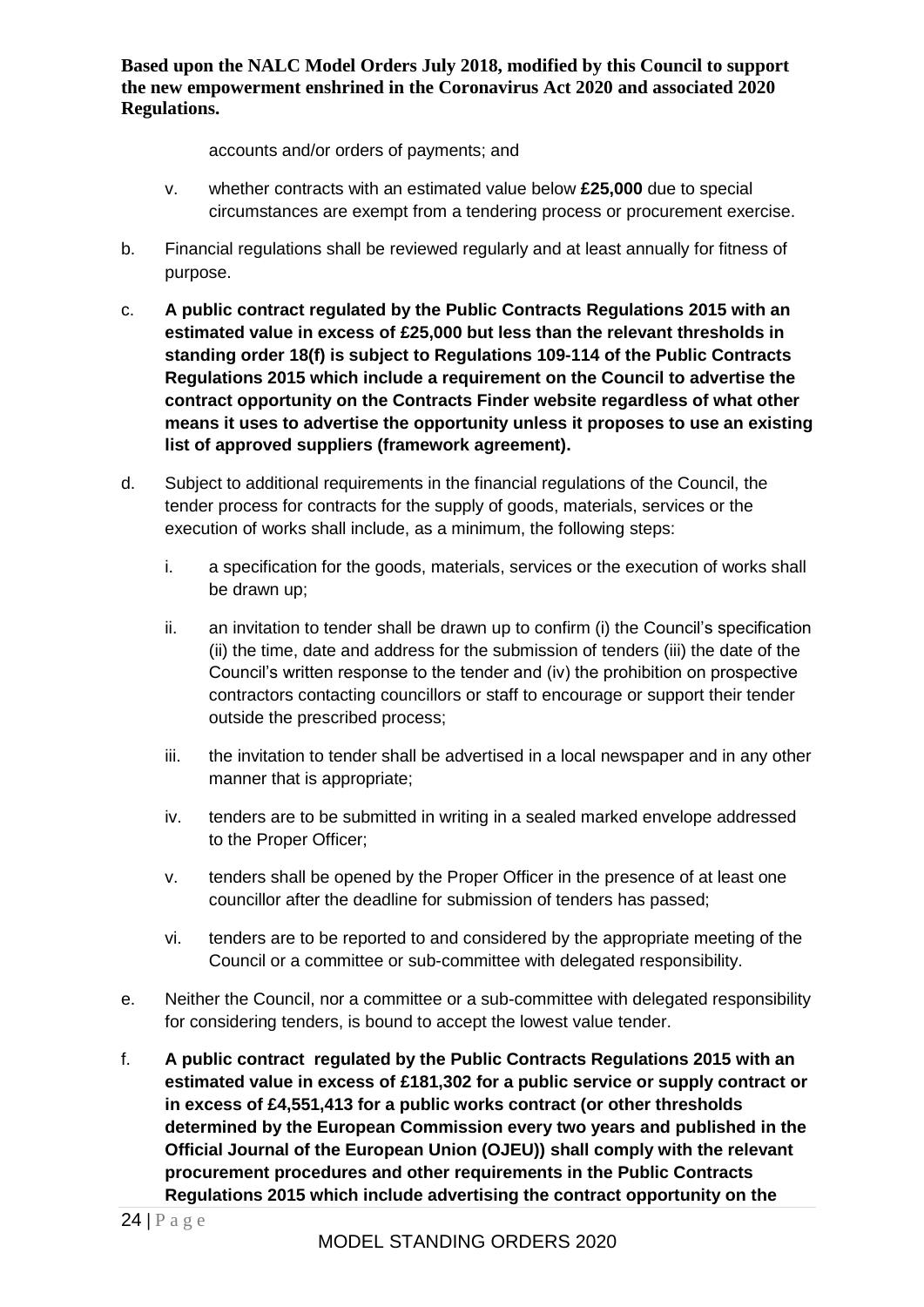**Contracts Finder website and in OJEU.**

g. **A public contract in connection with the supply of gas, heat, electricity, drinking water, transport services, or postal services to the public; or the provision of a port or airport; or the exploration for or extraction of gas, oil or solid fuel with an estimated value in excess of £363,424 for a supply, services or design contract; or in excess of £4,551,413 for a works contract; or £820,370 for a social and other specific services contract (or other thresholds determined by the European Commission every two years and published in OJEU) shall comply with the relevant procurement procedures and other requirements in the Utilities Contracts Regulations 2016.**

### <span id="page-24-0"></span>**vi. HANDLING STAFF MATTERS**

- a A matter personal to a member of staff that is being considered by a meeting of Council or Personnel Committee is subject to standing order 11.
- b Subject to the Council's policy regarding absences from work, the Council's most senior member of staff shall notify the chairman or, if he is not available, the vicechairman (if there is one) of absence occasioned by illness or other reason and that person shall report such absence at its next meeting.
- c The chairman or a Personnel Committee or in his absence, the vice-chairman shall upon a resolution conduct a review of the performance and annual appraisal of the work of Parish Clerk and RFO. The reviews and appraisal shall be reported in writing and are subject to approval by resolution by the Council or Personnel Committee.
- d Subject to the Council's policy regarding the handling of grievance matters, the Council's most senior member of staff (or other members of staff) shall contact the chairman or in his absence, the vice-chairman in respect of an informal or formal grievance matter, and this matter shall be reported back and progressed by resolution of Personnel Committee.
- e Subject to the Council's policy regarding the handling of grievance matters, if an informal or formal grievance matter raised by the Parish Clerk and RFO relates to the chairman or vice-chairman, this shall be communicated to another member of the Council which shall be reported back and progressed by resolution of the Council.
- f Any persons responsible for all or part of the management of staff shall treat as confidential the written records of all meetings relating to their performance, capabilities, grievance or disciplinary matters.
- g In accordance with standing order 11(a), persons with line management responsibilities shall have access to staff records referred to in standing order 19(f).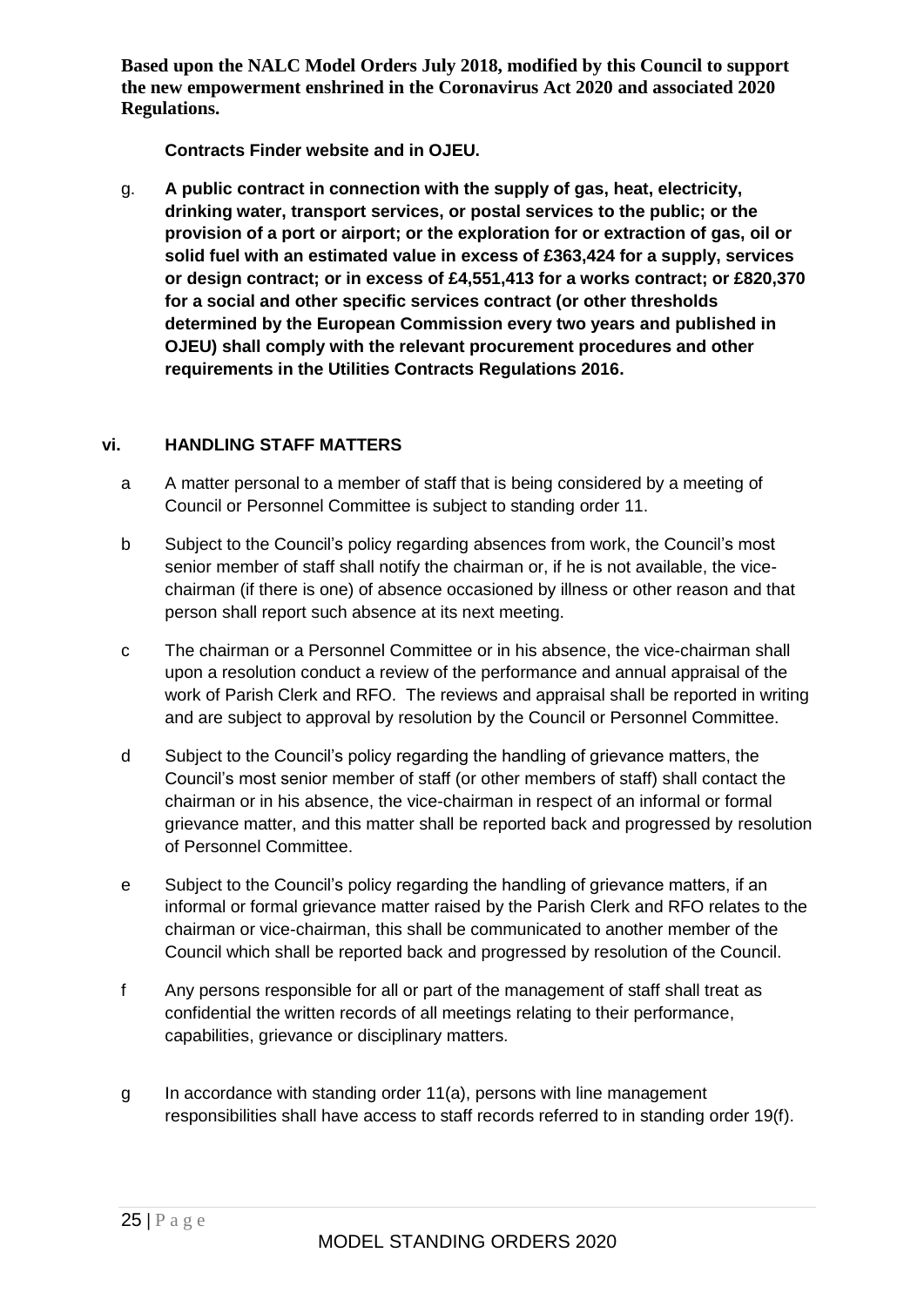### <span id="page-25-0"></span>**vii. RESPONSIBILITIES TO PROVIDE INFORMATION**

*See also standing order 21.*

- a **In accordance with freedom of information legislation, the Council shall publish information in accordance with its publication scheme and respond to requests for information held by the Council.**
- b. [*If gross annual income or expenditure (whichever is higher) does not exceed £25,000*] **The Council shall publish information in accordance with the requirements of the Smaller Authorities (Transparency Requirements) (England) Regulations 2015.**
- <span id="page-25-1"></span>**viii. RESPONSIBILITIES UNDER DATA PROTECTION LEGISLATION**  (Below is not an exclusive list). *See also standing order 11.*
	- a The Council may appoint a Data Protection Officer.
	- b **The Council shall have policies and procedures in place to respond to an individual exercising statutory rights concerning his personal data.**
	- c **The Council shall have a written policy in place for responding to and managing a personal data breach.**
	- d **The Council shall keep a record of all personal data breaches comprising the facts relating to the personal data breach, its effects and the remedial action taken.**
	- e **The Council shall ensure that information communicated in its privacy notice(s) is in an easily accessible and available form and kept up to date.**
	- f **The Council shall maintain a written record of its processing activities.**

### <span id="page-25-2"></span>**1. RELATIONS WITH THE PRESS/MEDIA**

a Requests from the press or other media for an oral or written comment or statement from the Council, its councillors or staff shall be handled in accordance with the Council's policy in respect of dealing with the press and/or other media.

### <span id="page-25-3"></span>**23 EXECUTION AND SEALING OF LEGAL DEEDS**

*See also standing orders 15(b)(xii) and (xvii).*

a A legal deed shall not be executed on behalf of the Council unless authorised by a resolution.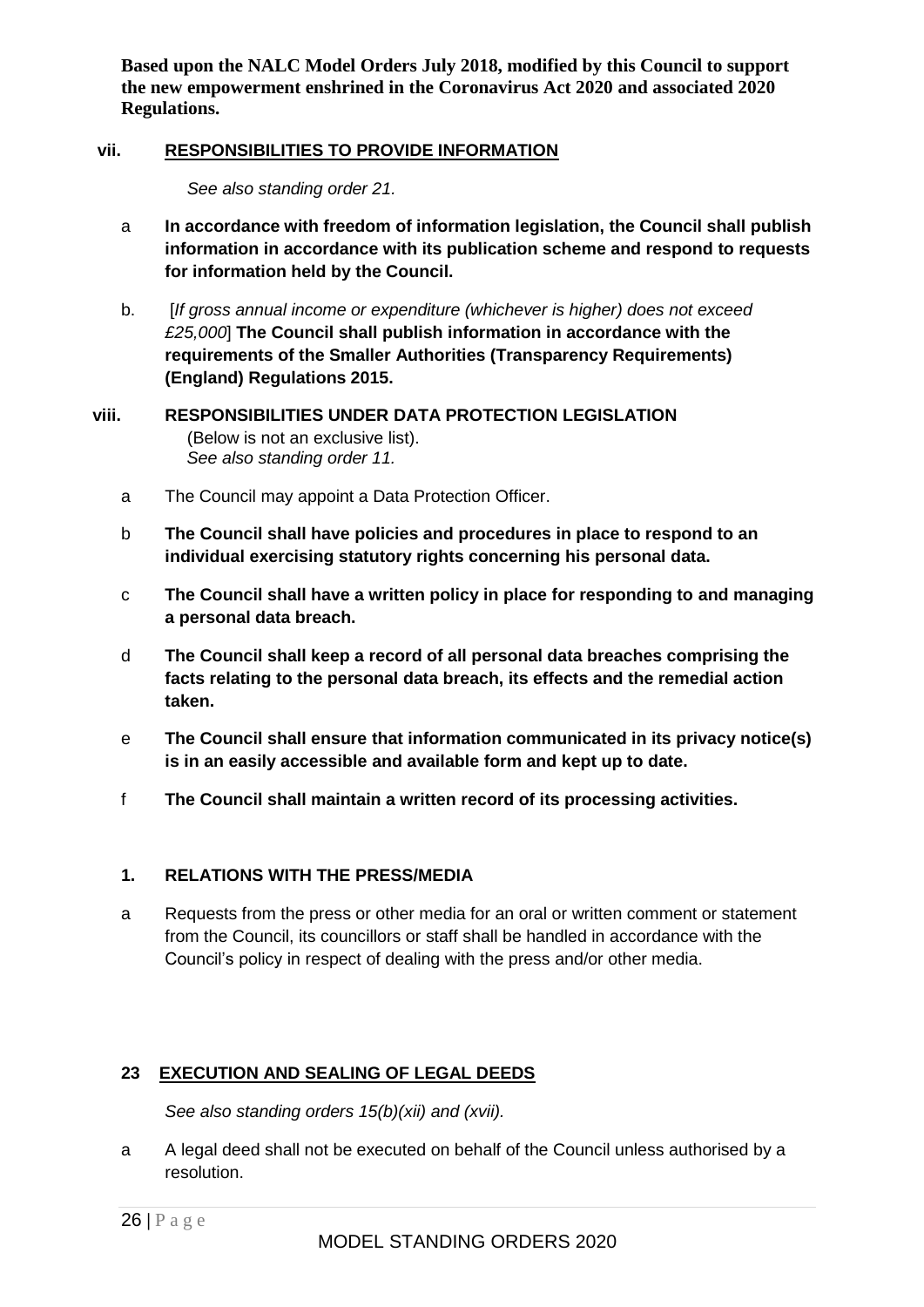b **Subject to standing order 23(a), any two councillors may sign, on behalf of the Council, any deed required by law and the Proper Officer shall witness their signatures.**

*The above is applicable to a Council without a common seal.*

### <span id="page-26-0"></span>**a. COMMUNICATING WITH DISTRICT AND COUNTY OR UNITARY COUNCILLORS**

- a An invitation to attend a meeting of the Council shall be sent, together with the agenda, to the ward councillor(s) of the District and County Council OR Unitary Council representing the area of the Council.
- b Unless the Council determines otherwise, a copy of each letter sent to the District and County Council OR Unitary Council shall be sent to the ward councillor(s) representing the area of the Council.

### <span id="page-26-1"></span>**b. RESTRICTIONS ON COUNCILLOR ACTIVITIES**

- a. Unless duly authorised no councillor shall:
	- i. inspect any land and/or premises which the Council has a right or duty to inspect; or
	- ii. issue orders, instructions or directions.

# <span id="page-26-2"></span>**c. STANDING ORDERS GENERALLY**

- a All or part of a standing order, except one that incorporates mandatory statutory or legal requirements, may be suspended by resolution in relation to the consideration of an item on the agenda for a meeting.
- b A motion to add to or vary or revoke one or more of the Council's standing orders, except one that incorporates mandatory statutory or legal requirements, shall be proposed by a special motion, the written notice by at least ( 2) councillors to be given to the Proper Officer in accordance with standing order 9.
- c The Proper Officer shall provide a copy of the Council's standing orders to a councillor as soon as possible.
- d The decision of the chairman of a meeting as to the application of standing orders at the meeting shall be final.